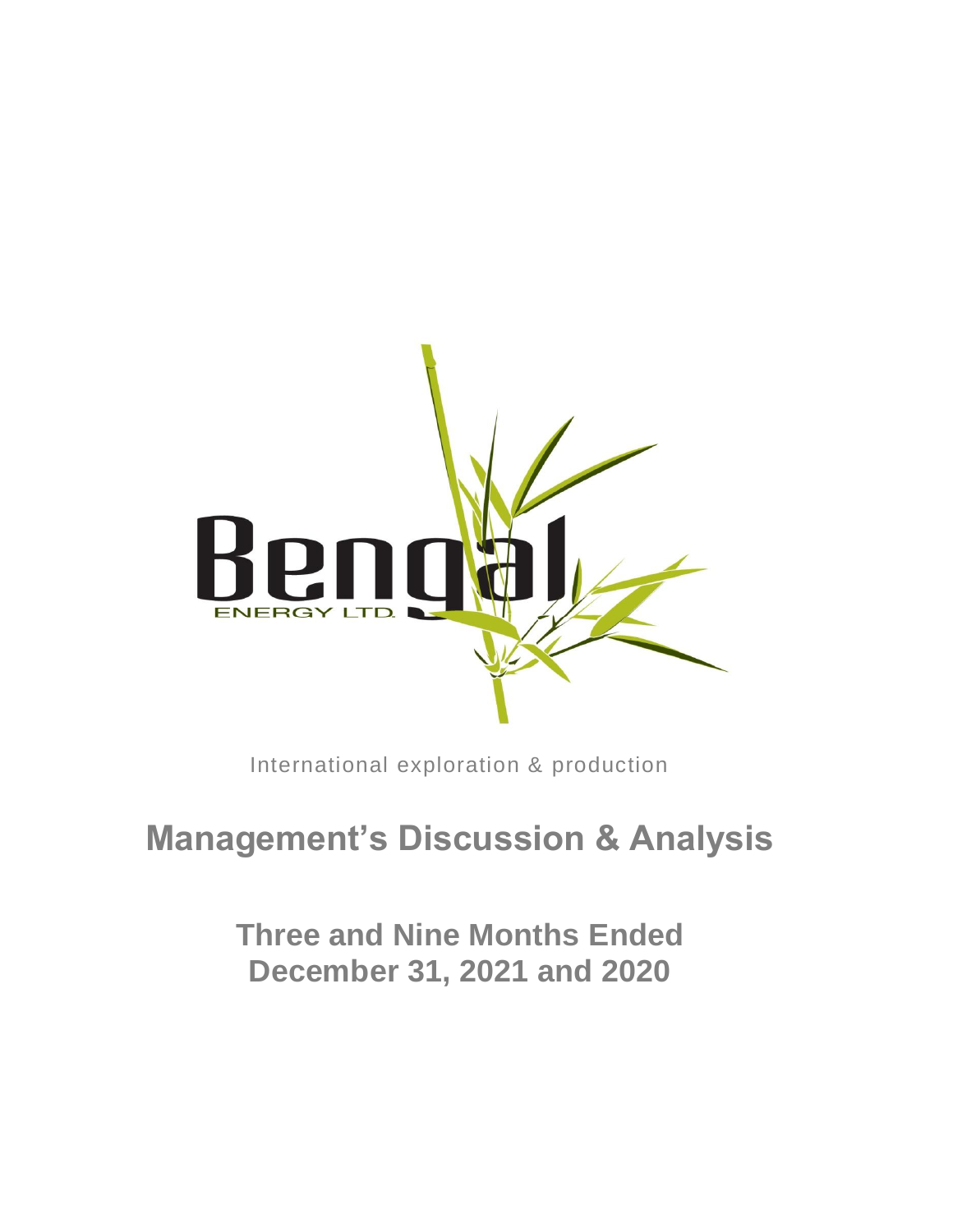The following Management's Discussion and Analysis ("MD&A") of the consolidated financial results of Bengal Energy Ltd. ("Bengal" or the "Company") is at and for the three and nine months ended December 31, 2021.

This MD&A dated February 9, 2022, should be read in conjunction with the Company's interim condensed consolidated financial statements and related notes for the quarter ended December 31, 2021. The interim condensed consolidated financial statements of the Company have been prepared in accordance with International Accounting Standards (IAS) 34.

The functional currency of the Company's operating subsidiary is the Australian dollar ("AUS"); the functional currency of the Company is the Canadian dollar ("CAD"). The Company's presentation currency is the CAD. In this MD&A, all dollar amounts are expressed in CAD unless otherwise noted.

This MD&A contains non-IFRS measures, abbreviations and forward-looking information relating to future events and the Company's future performance. Please refer to "Non-IFRS Measurements", "Abbreviations" and "Advisories" sections at the end of this MD&A for further information.

Additional information relating to Bengal, including Bengal's audited March 31, 2021, consolidated financial statements and other filings are available on SEDAR at www.sedar.com.

In the following discussion, the three months ended December 31, 2021, may be referred to as "third quarter fiscal 2022", "Q3 fiscal 2022", "current quarter", and "the quarter". The comparative three months ended December 31, 2020, may be referred to as "third quarter fiscal 2021", and "Q3 fiscal 2021. The nine months ended December 31, 2021, may be referred to as "nine months ended Q3 fiscal 2022". The comparative nine months ended December 31, 2020, may be referred to as "nine months ended Q3 fiscal 2021".

## THIRD QUARTER FISCAL 2022 SUMMARY

### **Financial Summary:**

- **Sales Revenue** Crude oil sales revenue was \$1.8 million in the third quarter fiscal 2022, which is 45% higher than the \$1.3 million recorded in Q3 fiscal 2021 as decreased production was offset by increased commodity prices. Benchmark Brent price during the current quarter averaged US \$85.11 per barrel of crude oil ("bbl") compared to US \$47.38 per bbl for the same quarter in fiscal 2021.
- **Funds<sup>1</sup> and Cash from Operations** Bengal generated \$0.6 million of cash from operating activities during Q3 fiscal 2022 compared to \$0.1 million in Q3 fiscal 2021. Funds from operations were \$0.4 million during fiscal Q3 2022 compared to \$0.1 million in Q3 fiscal 2021.
- **Net Income** Bengal reported net loss of \$0.5 million for the current quarter compared to net income of \$0.7 million in the third quarter fiscal 2021. During the current quarter there were no gains on hedging activity and an impairment charge of \$0.6 million associated with uneconomic drilling results.

### **Operational Summary:**

- **Production Volumes** The Company's share of light crude oil production in the current quarter was 16,865 bbls, which represents a 13% decrease from the 19,444 bbls produced in the third quarter fiscal 2021. The current quarter production averaged 183 bbls/d compared to 211 bbls/d produced in the third quarter fiscal 2021. The decline in production is a result of natural reservoir decline.
- **Capital Expenditures** Bengal incurred \$1.4 million in capital expenditures during Q3 fiscal 2022 as compared to \$0.5 million in Q3 fiscal 2021. The majority of the current quarter expenditures relate to site preparation and preliminary activities to support the Company's future development plans at its recently acquired 100% working interest Petroleum Lease ("PL") 1110 Wareena, Authority to Prospect ("ATP") 732, and Producing Pipeline ("PPL") 138 pipeline. During the quarter, the Company recorded \$0.6 million of impairment associated with uneconomic drilling results at the Chef-1 location in ATP 752.
- 934 Exploration Well During the quarter Santos drilled the Legbar exploration well at no cost to Bengal to earn a 60% interest in the southern portion of the block. The well was plugged and abandoned.

<sup>&</sup>lt;sup>1</sup> Refer to non-IFRS measures on page 14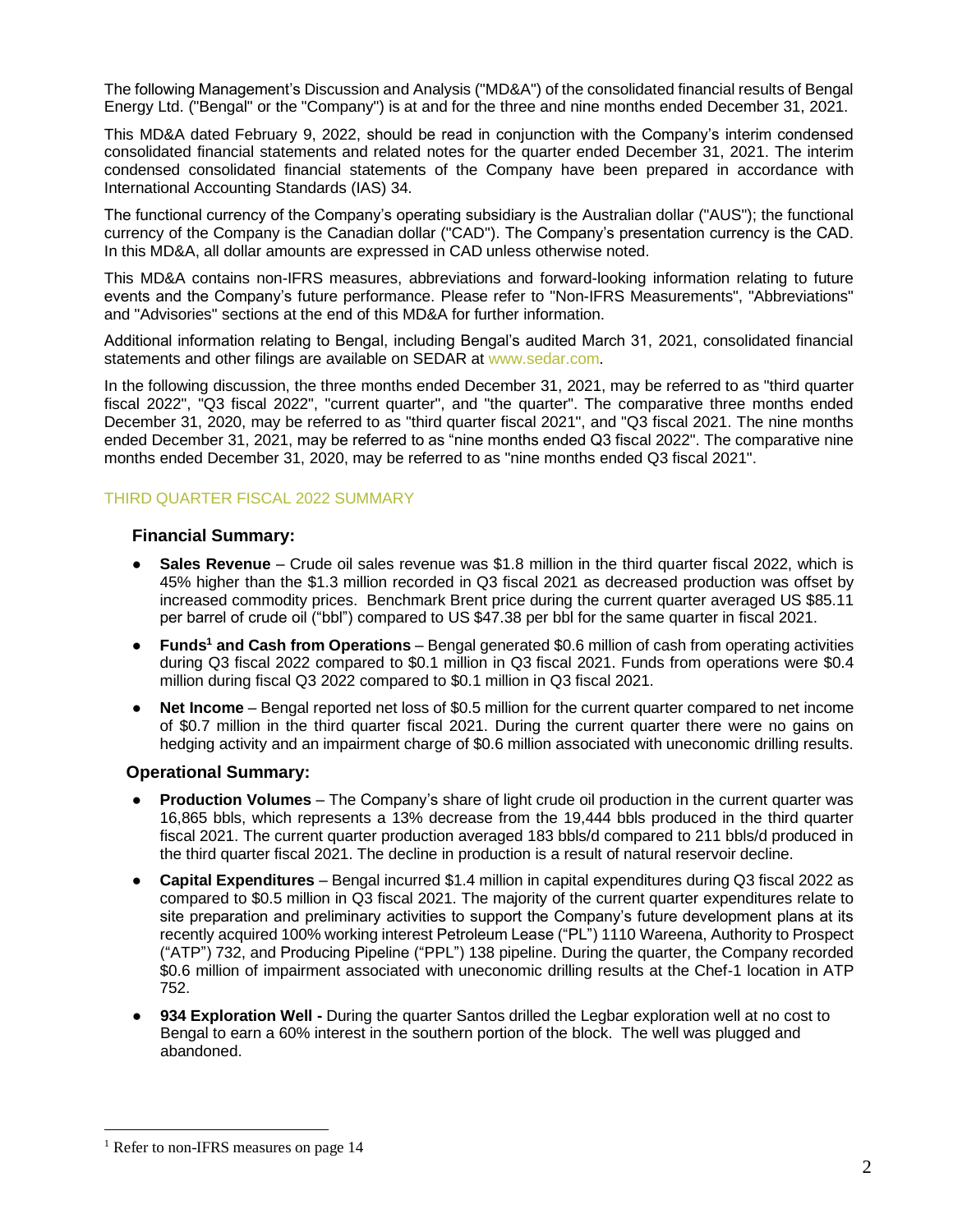## MANAGEMENT'S DISCUSSION AND ANALYSIS

### **Business Overview**

Bengal's producing and non-producing assets are situated in Australia's Cooper Basin, a region featuring large accumulations of very light and high-quality crude oil and natural gas. The Company's core Australian assets, Production PL 303 Cuisinier, ATP 934 Barrolka, ATP 732 Tookoonooka, and four recently acquired petroleum licenses are situated within an area of the Cooper Basin that is well served with production infrastructure and take-away capacity for produced crude oil and natural gas. Still in early stages in terms of appraisal and development, Bengal believes these assets offer attractive upside potential for both oil and gas. Australia presents a stable political, fiscal and economic environment in which to operate, and a favourable royalty regime for oil and gas production.

Under the State of Queensland Regulatory process, ATPs are granted by the State generally for a period of twelve years with one third of the original grant area expiring every four years. At the end of the final term of the ATP, and under certain conditions relative to exploration success, an application can be made to continue a portion of the permit in the form of a PCA (Potential Commercial Area). PCAs have a life span of five to fifteen years. PCA applications include a commercial viability report that indicates that the area is likely to be commercially viable within the applied term. This allows for extra time to commercialize the resource. These PCA's remain a part of the ATP until expiry. If a discovery of oil or gas is made, an application for a PL is made to allow for production. PLs are granted for up to a thirty-year term.

Bengal has two PLs on the former ATP 752 Barta block, PL 303 and PL 1028, in addition to three PCAs, PCA 206, PCA 207 Barta West and PCA 155 Wompi block-Nubba/Yilgarn. Bengal also holds four PLs including a pipeline license PPL 138 adjacent to the 100% owned ATP 934.

### **AUSTRALIA – Cooper Basin, Queensland**

### **PL 303 and PL 1028 Cuisinier (controlling permit ATP 752) (30.357% WI)**

A pilot reservoir pressure maintenance scheme was initiated during the prior fiscal year and after resolving mechanical issues, water injection activities resumed during calendar Q4 2021. The location of this pilot is in the southeast quadrant of the Cuisinier pool, with injection of water taking place at the Cuisinier 24 well. The broad nature of the Cuisinier structure combined with variable flank aquifer pressure support has resulted in pressure depletion within the central portion of the Cuisinier pool. The injection of produced formation water is anticipated to both increase production in up to four offsetting wells and reduce water handling charges. On establishing success of the pilot, the Joint Venture ("JV") will begin a multi phase water injection scheme, targeted fracture stimulation and more commercially efficient development drilling. Since inception, 21,800 barrels of water have been injected into the C24 well at a rate of approximately 300 barrels of water per day. Nearby wells are being monitored for total fluid produced and water cut to help to determine which wells are being affected by the pilot program. Mechanical issues through commissioning have caused periods of downtime and full injection capability is expected to resume by mid-February.

During the quarter, Bengal participated in the Chef exploration drilling project. Following a review of the well logs, the ATP 752 JV parties have decided to plug and abandon the well. This exploration well is located outside of the producing Cuisinier field PL 303, in a location 4 km to the northeast with primary targets in the Jurassic Birkhead Formation and Hutton Sandstone, and secondary targets within the Triassic Nappamerri Group. The well encountered multiple oil shows in the primary and secondary targets; however, no commercial pay was identified at this location. While not a commercial success, the identified oil shows may support continued exploration targeting both the Jurassic Birkhead and newly discovered oil-bearing Triassic Nappamerri formations.

## **ATP 934 Barrolka (100% WI)**

ATP 934 is the Company's 100% owned natural gas exploration block. Bengal received special amendment approved for ATP 934 in March 2021 which relinquished 50% of the existing ATP area and extended the term of the ATP by entering into an outcome based Later Work Program (LWP) for another 6 years to February 28, 2027. The LWP includes the drilling of up to 3 wells and 260 km<sup>2</sup> of 3D seismic.

### **ATP 934 Durham Downs East Farmout Block (40% WI)**

Bengal entered into an agreement with Santos in July of 2020 to farm-in on a portion of the ATP 934 block. Santos carried the drilling costs of one well to earn a 60% operated interest in the ATP 934 southern farm-out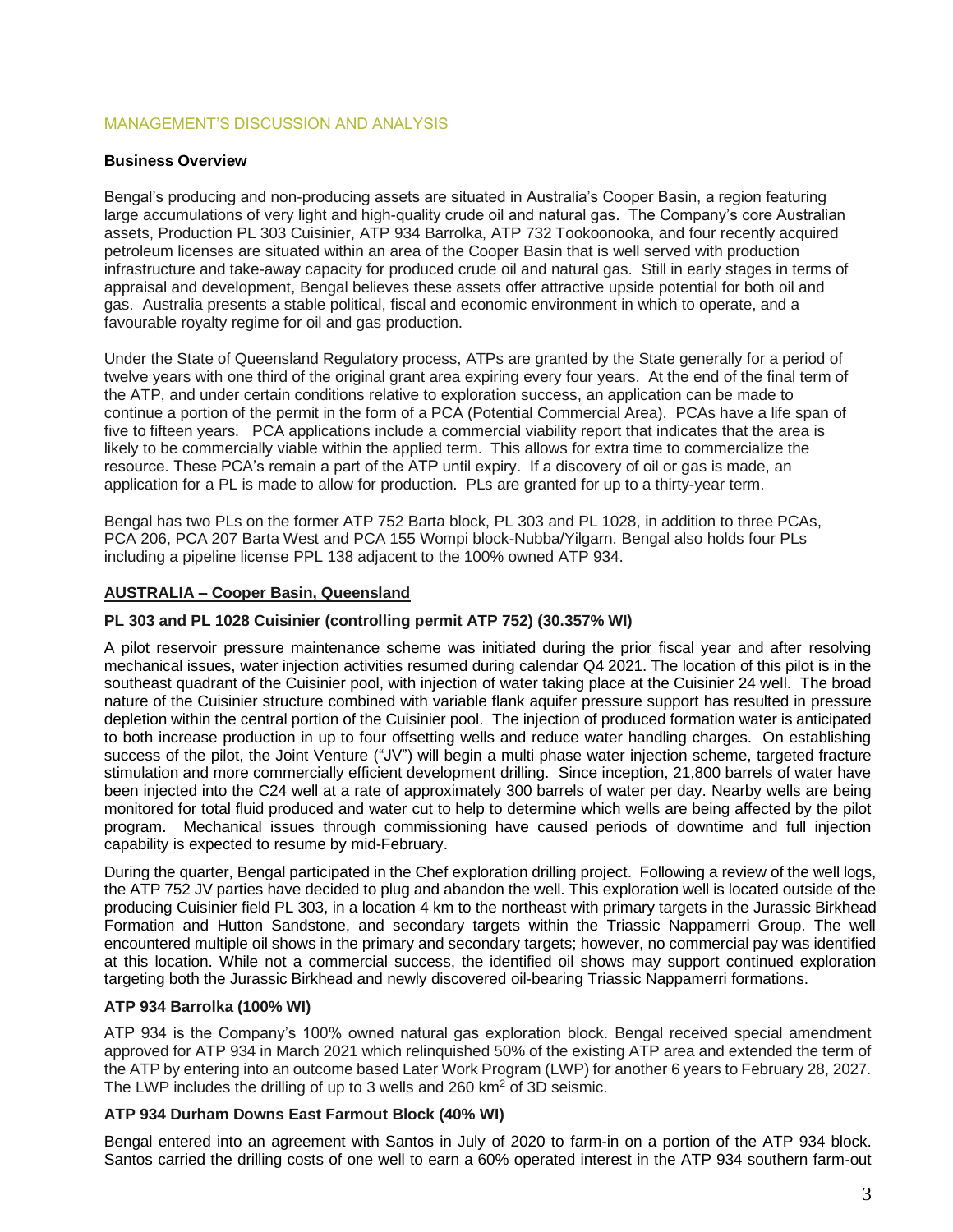block, which represents 57.8% of the total block post April 2020 relinquishment. On October 14, 2021, Santos completed the drilling of the Legbar-1 exploration well. Santos paid 100% of the costs to drill, plug and abandon the well and has accordingly earned a 60% working interest in 103,760 km<sup>2</sup> gross exploration land.

While the Legbar-1 Well did not indicate commercial quantities of hydrocarbons, thick, high quality reservoir sands were encountered in the primary Permian Toolachee formation and in the Jurassic Birkhead zone, with evidence of residual hydrocarbon saturation in both zones. In addition, fluorescence shows and elevated gas readings through the Jurassic lower Birkhead Fm/Top Hutton Sandstone indicate oil has passed through the reservoir, supporting the search for a valid closure to test this play. The findings from the Legbar-1 well will help Bengal refine its exploration targets going forward, both with Santos in the Santos Farm-in Block, and across the balance of ATP 934 which is 100% owned by Bengal.

### **PL 1110 Wareena, PL 1109 Ghina, PL 188 Ramses, PL 411 Karnak, PPL 138 pipeline (100% WI)**

As announced in the Bengal press release dated September 12, 2019, the Company acquired a 100% working interest in four PLs and a natural gas pipeline connected to transportation infrastructure into the Eastern Australia Gas Market (collectively, the "Assets"). These non-productive PLs are highly compatible with and in close proximity to ATP 934. Bengal continues to integrate subsurface data from the PLs to enhance the Company's understanding of ATP 934 and to finalize the selection of exploration and appraisal drilling locations.

Included in this program is the reinstatement of two gas wells and an existing gas pipeline to produce raw gas into existing infrastructure. Commercial negotiations, planning and execution of the project are well advanced with materials being delivered and fabrication starting. The company is investing in a proprietary proof of concept arrangement to allow commercial gas production prior to a pipeline connection.

The 100% ownership of the Assets presents an appraisal and development opportunity that will be operated by the Company and is seen to be not only complementary to our proven producing, non-operated Cuisinier asset, but also as a key steppingstone for Bengal's natural gas platform upon which future exploration growth through ATP 934 can be undertaken.

### **ATP 732 Tookoonooka (100% WI)**

In June 2019, the Company applied for an amendment to the LWP for the third term of ATP 732 permit. On October 22, 2019, the Company received approval from the Queensland regulatory authority for an amended LWP for the third, four-year term commencing April 1, 2019, to March 31, 2023. The approved LWP was revised to minimum activities of reprocessing seismic and inversion work with an estimated cost of \$0.05 million and geological and geophysical investigation at an estimated cost of \$0.05 million during the four-year term.

The Company is currently evaluating the opportunity to stimulate the Caracal-1 well, a 53 API oil discovery in the Wyandra zone. Following stimulation, the well could commence production using the Company's Early Oil Production System with the addition of storage and load-out infrastructure.

### **Business development**

The Company is in discussions with potential industry and financial partners to fund some of these oil and gas related activities.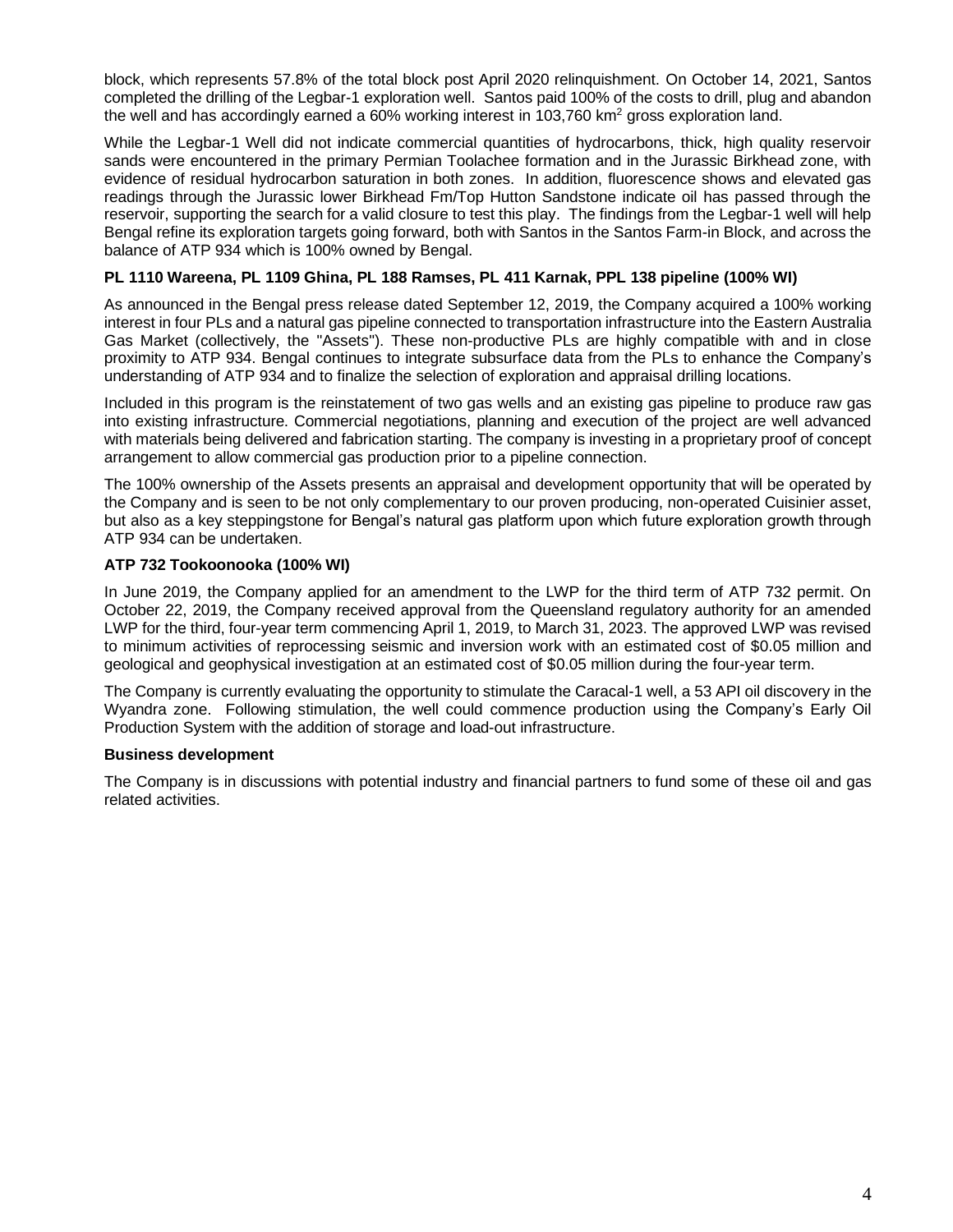### OPERATING SUMMARY

| (\$000s except per share, %,<br>volumes and operating netback amounts) |    | Three months ended<br>December 31 |    | Nine months ended<br>December 31 |    |        |    |        |
|------------------------------------------------------------------------|----|-----------------------------------|----|----------------------------------|----|--------|----|--------|
|                                                                        |    | 2021                              |    | 2020                             |    | 2021   |    | 2020   |
| Oil revenue                                                            | \$ | 1,845                             | \$ | 1,274                            | \$ | 5,276  | \$ | 3,633  |
| Operating netback <sup>(1)</sup>                                       | \$ | 1,089                             | \$ | 824                              | \$ | 2,684  | \$ | 2,084  |
| Cash flow from operations                                              | \$ | 607                               | \$ | 62                               | \$ | 398    | \$ | 231    |
| Funds from (used in) operations <sup>(2)</sup>                         | \$ | 381                               | \$ | 130                              | \$ | 917    | \$ | (147)  |
| Per share (\$) (basic and diluted)                                     | \$ | 0.00                              | \$ | 0.00                             | \$ | 0.00   | \$ | (0.00) |
| Net (loss) income                                                      | S  | (494)                             | \$ | 670                              | \$ | (591)  | \$ | 888    |
| Per share (\$) (basic and diluted)                                     | \$ | (0.00)                            | \$ | 0.01                             | \$ | (0.00) | \$ | 0.01   |
| Capital expenditures                                                   | \$ | 1,392                             | \$ | 498                              | \$ | 2,178  | \$ | 721    |
| Oil production volumes (bbls/d)                                        |    | 183                               |    | 211                              |    | 186    |    | 227    |
| Operating netback <sup>(1)</sup> (\$/bbl)                              | \$ | 64.58                             | \$ | 42.37                            | \$ | 52.47  | \$ | 33.45  |

#### Operating netback is a non-IFRS measure and includes realized gain (loss) on financial instruments. Operating netback per bbl is calculated by dividing revenue (including realized gain (loss) on financial instruments) less royalties and operating costs by the total production of the Company measured in bbls.

Funds from (used in) operations is a non-IFRS measure which is calculated by adding back all non-cash expense deductions to the net income (loss) for the quarter and year-to-date. Funds from (used in) operations per share is a non-IFRS measure calculated by dividing funds from operations by weighted average basic and diluted shares outstanding for the periods disclosed. A reconciliation of the measures can be found in the table on page 14.

### RESULTS OF OPERATIONS

| <b>Production</b>       |                                   |        |                                  |        |
|-------------------------|-----------------------------------|--------|----------------------------------|--------|
|                         | Three months ended<br>December 31 |        | Nine months ended<br>December 31 |        |
|                         | 2021                              | 2020   | 2021                             | 2020   |
| Oil production (bbls/d) | 183                               | 211    | 186                              | 227    |
| Oil production (bbls)   | 16.865                            | 19.444 | 51.150                           | 62,308 |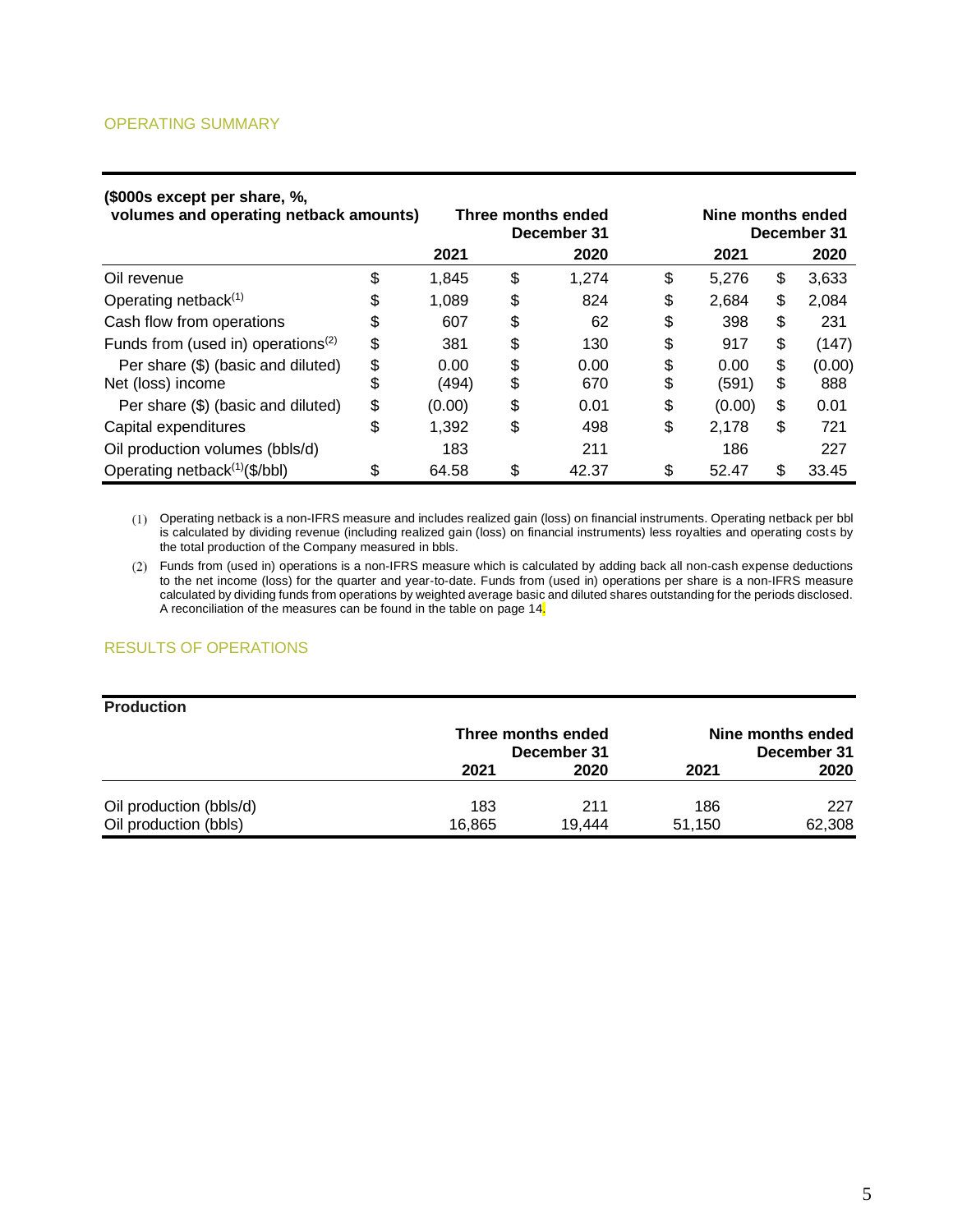## **Revenue/Pricing**

The following table outlines the oil lifting from bills of lading, pipeline oil estimates, applicable prices and oil sales reflected in the Company's financials:

|                                   | Three months ended<br>December 31 |       | Nine months ended<br>December 31 |       |
|-----------------------------------|-----------------------------------|-------|----------------------------------|-------|
|                                   | 2021                              | 2020  | 2021                             | 2020  |
| <b>Oil lifting</b>                |                                   |       |                                  |       |
| Volume (000s bbls)                | 18.4                              | 22.9  | 53.3                             | 68.7  |
| Weighted average price (US\$/bbl) | 85.11                             | 47.38 | 77.43                            | 38.15 |
| <b>A.</b> Sales (\$000's)         | 2,004                             | 1,324 | 5,267                            | 3,638 |
| <b>Pipeline oil</b>               |                                   |       |                                  |       |
| Volume (000s bbls), change        | (1.5)                             | (3.5) | (2.1)                            | (5.9) |
| Price (US\$/bbl), change          | 0.71                              | 14.24 | 69.32                            | 29.66 |
| <b>B.</b> Net sales $(\$000's)$   | (159)                             | (50)  | 9                                | (5)   |
| A.+B. Total oil sales (\$000s)    | 1.845                             | 1.274 | 5.276                            | 3,633 |

The price received for Bengal's Australian oil sales is benchmarked on US Brent for the month in which the bill of lading occurs, plus a realized premium due to oil quality differences. Pipeline oil is the term used to describe oil moving along the pipeline from the wellhead to the port that has been legally transferred to the buyer but not priced and waiting to be sold. Lifting occurs when the oil is moved from the port to the ship.

Realized crude oil prices during the current quarter increased by 80% compared to the previous year's quarter based on increased benchmark Brent pricing. The realized weighted average price of oil lifting sales was US \$85.11/bbl for the current quarter compared to US \$47.38/bbl during Q3 fiscal 2021. This increase in pricing was partially offset by a 13% decrease in production.

During the current quarter, the value of pipeline oil decreased by \$0.2 million as a 1,500 bbl decrease was partially offset by a US \$0.71/bbl increase in pricing. After adjusting for changes in pipeline oil, sales for the current quarter are \$1.9 million, which is a 50% increase from the \$1.3 million recorded during the prior year's quarter.

The following table outlines average benchmark prices:

|                             | Three months ended<br>December 31 |       | Nine months ended<br>December 31 |       |
|-----------------------------|-----------------------------------|-------|----------------------------------|-------|
|                             | 2021                              | 2020  | 2021                             | 2020  |
| Brent oil (\$/bbl)          | 100.28                            | 57.58 | 92.45                            | 52.09 |
| Brent oil (US\$/bbl)        | 79.59                             | 44.29 | 73.96                            | 38.87 |
| Number of CAD\$ for 1 AUS\$ | 0.92                              | 0.95  | 0.93                             | 0.94  |
| Number of CAD\$ for 1 US\$  | 1.26                              | 1.30  | 1.25                             | 1.34  |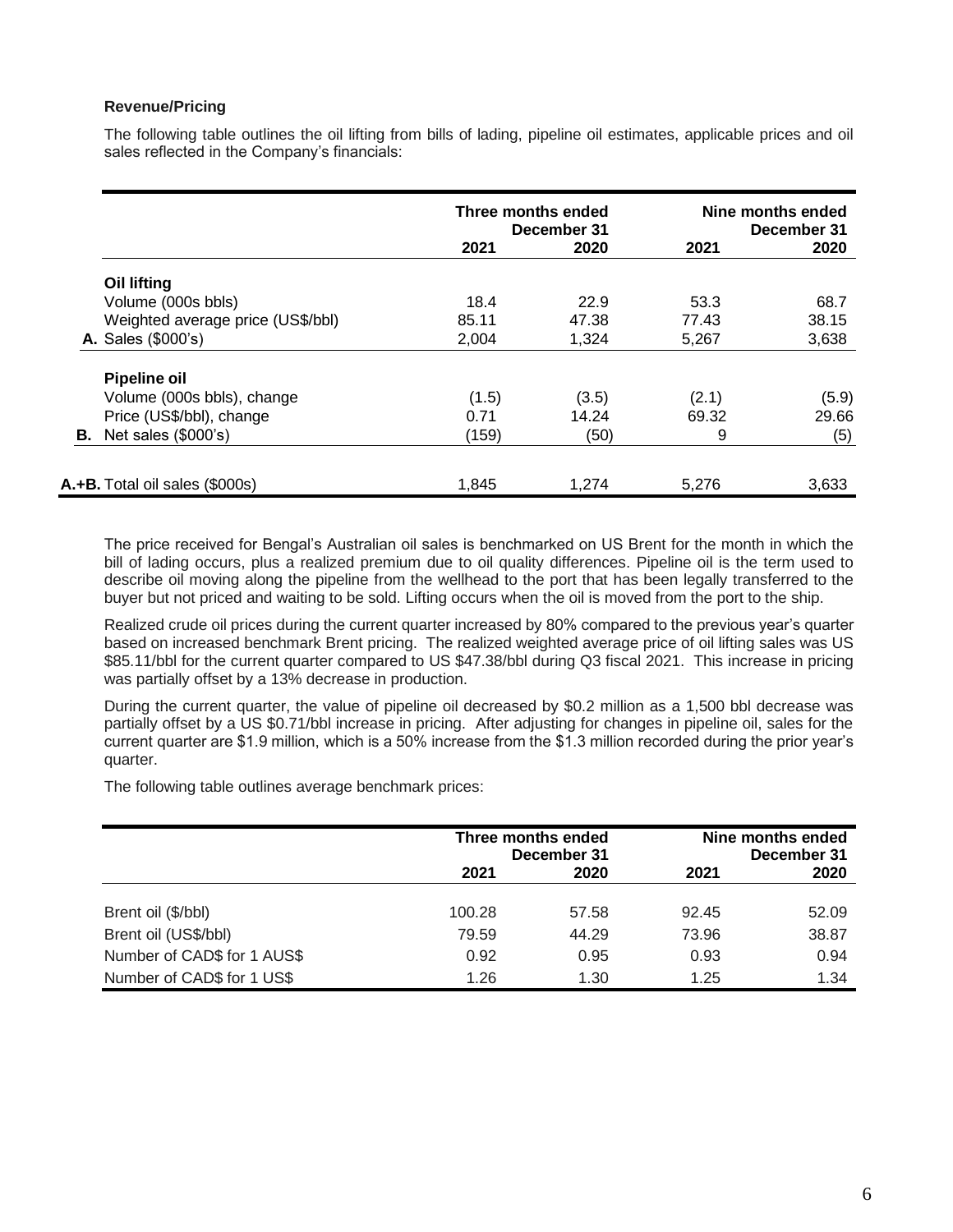## **(\$000s)**

## **Operating netbacks**

|                                               | Three months ended<br>December 31 |         | Nine months ended<br>December 31 |          |
|-----------------------------------------------|-----------------------------------|---------|----------------------------------|----------|
|                                               | 2021                              | 2020    | 2021                             | 2020     |
| Oil sales                                     | 1,845                             | 1.274   | 5,276                            | 3,633    |
| Realized gain (loss) on financial instruments |                                   | 227     |                                  | 1,033    |
| Royalties                                     | (111)                             | (76)    | (317)                            | (218)    |
| Operating expenses                            | (645)                             | (601)   | (2, 275)                         | (2, 364) |
| Operating netback                             | 1,089                             | 824     | 2,684                            | 2,084    |
| (\$/bbl)                                      |                                   |         |                                  |          |
| Oil sales                                     | 109.40                            | 65.52   | 103.15                           | 58.31    |
| Realized gain (loss) on financial instruments |                                   | 11.67   |                                  | 16.58    |
| Royalties                                     | (6.58)                            | (3.91)  | (6.20)                           | (3.50)   |
| Operating expenses                            | (38.24)                           | (30.91) | (44.48)                          | (37.94)  |
| <b>Netback</b>                                | 64.58                             | 42.37   | 52.47                            | 33.45    |

Operating netbacks in Q3 fiscal 2022 were \$1.1 million or \$64.58/bbl compared to Q3 fiscal 2021 at \$0.8 million or \$42.37/bbl. For the nine months ended Q3 fiscal 2022, operating netback was \$2.7 million or \$52.47/bbl. This compares to \$2.1 million or \$33.45/bbl for the nine months ended Q3 fiscal 2021. The primary reason for the higher operating netbacks per barrel during the current quarter compared to Q3 fiscal 2021 was the realization of a higher dollar per barrel on oil sales. During the current quarter, Bengal realized an average of \$109.40/bbl as compared to \$65.52/bbl on oil sales revenue for Q3 fiscal 2021. For the nine months ended Q3 fiscal 2022, Bengal realized an average price of \$65.52/bbl compared to \$58.31/bbl for the nine months ended Q3 fiscal 2021, excluding gains on financial instruments.

## **Royalties**

| <b>Royalties</b>         | Three months ended<br>December 31 |      | Nine months ended<br>December 31 |      |
|--------------------------|-----------------------------------|------|----------------------------------|------|
|                          | 2021                              | 2020 | 2021                             | 2020 |
| Royalty expense (\$000s) | 111                               | 76   | 317                              | 218  |
| \$/bbl                   | 6.58                              | 3.91 | 6.20                             | 3.50 |
| % of revenue             | 6                                 | 6    | 6                                | 6    |

In Queensland Australia, oil royalties are based on a government-established rate which scales according to benchmark oil prices plus a Native Title royalty of 1%.

Royalty rates approximate 6% of oil sales for Q3 fiscal 2022 consistent with Q3 fiscal 2021.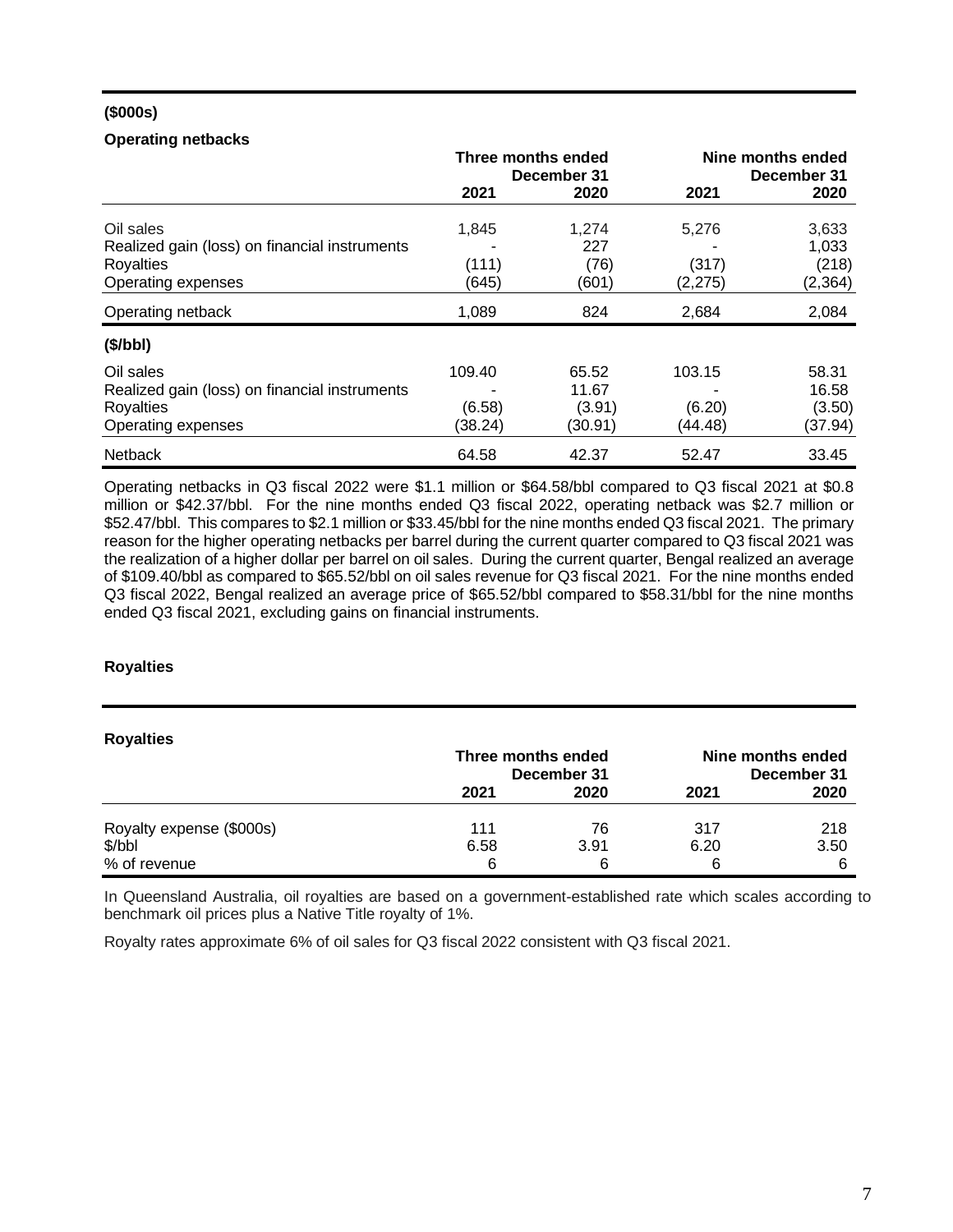### **(\$000s) Operating expenses**

|                         | Three months ended<br>December 31 |        | Nine months ended<br>December 31 |       |
|-------------------------|-----------------------------------|--------|----------------------------------|-------|
|                         | 2021                              | 2020   | 2021                             | 2020  |
| Production              | 91                                | (24)   | 637                              | 354   |
| Transportation          | 554                               | 625    | 1,638                            | 2,010 |
|                         | 645                               | 601    | 2,275                            | 2,364 |
| Production - \$/bbl     | 5.40                              | (1.23) | 12.45                            | 5.68  |
| Transportation - \$/bbl | 32.85                             | 32.14  | 32.02                            | 32.26 |
|                         | 38.25                             | 30.91  | 44.47                            | 37.94 |

Total operating expense during the third quarter fiscal 2022 was \$0.6 million or \$38.25/bbl. This compares to \$0.6 million of operating expenses for the third quarter fiscal 2021 or \$30.91/bbl. Operating expenses per barrel were higher in the current quarter due to the impact of joint venture audit adjustments from the 12 months ended December 2020. The Company has not completed an audit for the 12 months ended December 2021 and have therefore not recorded any corresponding adjustments. The Company's ability to conduct joint venture audits has been impacted by the global COVID-19 pandemic and the audit process is expected to commence as soon as practical.

## **General and Administrative (G&A) Expenses**

| (\$000s)             |                    |             |       |                                  |
|----------------------|--------------------|-------------|-------|----------------------------------|
| G&A                  |                    |             |       |                                  |
|                      | Three months ended | December 31 |       | Nine months ended<br>December 31 |
|                      | 2021               | 2020        | 2021  | 2020                             |
| <b>Total G&amp;A</b> | 762                | 452         | 1,893 | 1,498                            |
| Capitalized G&A      | (54)               | ۰           | (133) | $\overline{L}$                   |
| Net G&A              | 708                | 452         | 1,760 | 1,491                            |

Total G&A expense for Q3 fiscal 2022 was \$0.7 million as compared to \$0.5 million for Q3 fiscal 2021. The increase in G&A reflects the addition of Australian based employees to manage the Company's operated development programs as well as legal and consulting fees supporting the review of strategic growth opportunities.

### **Share-based Compensation ("SBC")**

| (\$000s)<br><b>SBC</b>               |                    |             |                                  |      |
|--------------------------------------|--------------------|-------------|----------------------------------|------|
|                                      | Three months ended | December 31 | Nine months ended<br>December 31 |      |
|                                      | 2021               | 2020        | 2021                             | 2020 |
| Expensed share-based compensation    | 36                 |             | 98                               |      |
| Capitalized share-based compensation |                    |             | 5                                |      |
|                                      | 38                 |             | 103                              |      |

The Company uses the Black-Scholes pricing model to estimate the fair value of options on the date of grant and amortizes the estimated expense over the vesting period with a corresponding charge to contributed surplus. Options expire five years from the grant date. 11,340,000 stock options were issued on March 22, 2021, with an additional 1,050,000 granted in the current quarter with a fair value of \$0.07 per option. These options only vest one-third on the first, second and third year following the grant.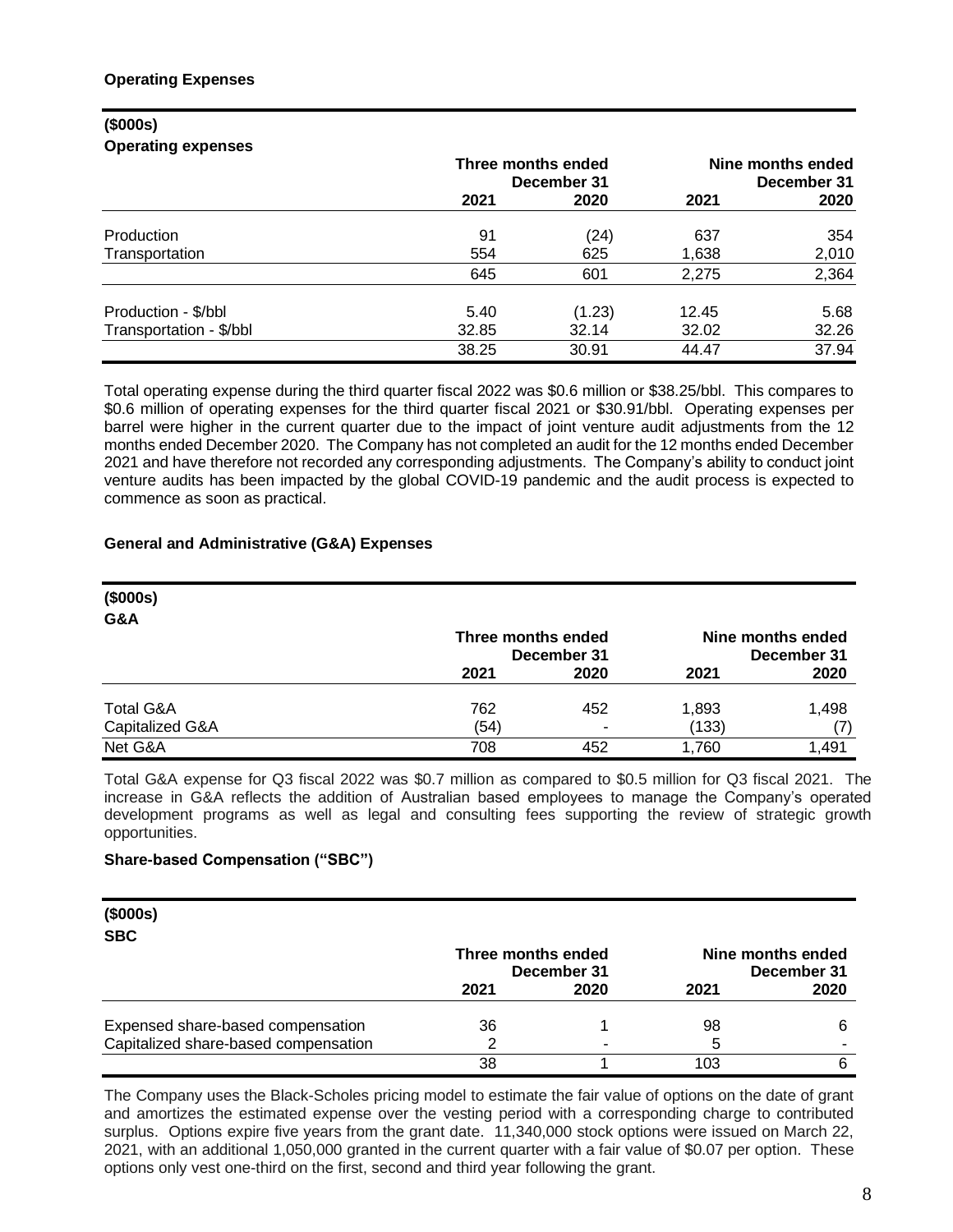## **(\$000s) DD&A**

|                                               | Three months ended<br>December 31 |       | Nine months ended<br>December 31 |       |
|-----------------------------------------------|-----------------------------------|-------|----------------------------------|-------|
|                                               | 2021                              | 2020  | 2021                             | 2020  |
| Petroleum and natural gas properties          | 255                               | 315   | 791                              | 992   |
| Other assets                                  |                                   |       |                                  | 5     |
| Right-of-use assets                           |                                   |       | 22                               | 35    |
|                                               | 263                               | 328   | 816                              | 1,032 |
| Petroleum and natural gas properties - \$/bbl | 15.12                             | 16.20 | 15.46                            | 15.92 |

Production in Q3 fiscal 2022 was 16,865 bbls compared with 19,444 bbls in Q3 fiscal 2021. The lower production in Q3 fiscal 2022 when compared to Q3 fiscal 2021 resulted in the lower depletion expense. The depletable costs base is slightly lower during the current quarter, resulting in a lower DD&A per bbl when compared to Q3 fiscal 2021.

### **Impairment Expense**

| (\$000s)                             |                                   |      |                                  |      |
|--------------------------------------|-----------------------------------|------|----------------------------------|------|
| <b>Impairment expense</b>            | Three months ended<br>December 31 |      | Nine months ended<br>December 31 |      |
|                                      | 2021                              | 2020 | 2021                             | 2020 |
|                                      |                                   |      |                                  |      |
| Exploration and evaluation assets    | 568                               |      | 568                              |      |
| Petroleum and natural gas properties | $\overline{\phantom{0}}$          |      |                                  | -    |
|                                      | 568                               |      | 568                              |      |

During the quarter, the Company recorded \$0.6 million of impairment associated with uneconomic drilling results at the Chef-1 location in the ATP 752 block. During Q3 fiscal 2021, the Company did not identify any impairment or impairment reversal triggers.

## **Finance Expense**

| (\$000s)                             |                    |             |      |                   |
|--------------------------------------|--------------------|-------------|------|-------------------|
| <b>Finance expense</b>               |                    |             |      |                   |
|                                      | Three months ended |             |      | Nine months ended |
|                                      |                    | December 31 |      | December 31       |
|                                      | 2021               | 2020        | 2021 | 2020              |
| Accretion expense on decommissioning |                    |             |      |                   |
| and restoration liability            |                    | 5           | 23   | 14                |
| Interest on lease liability          | 2                  |             | 4    |                   |
| Interest on credit facility          |                    | 224         |      | 745               |
| Interest – other                     |                    |             | 5    |                   |
|                                      | 9                  | 231         | 32   | 767               |

Following the settlement of the Company's Westpac debt facility during Q4 fiscal 2021, there was no outstanding credit facility.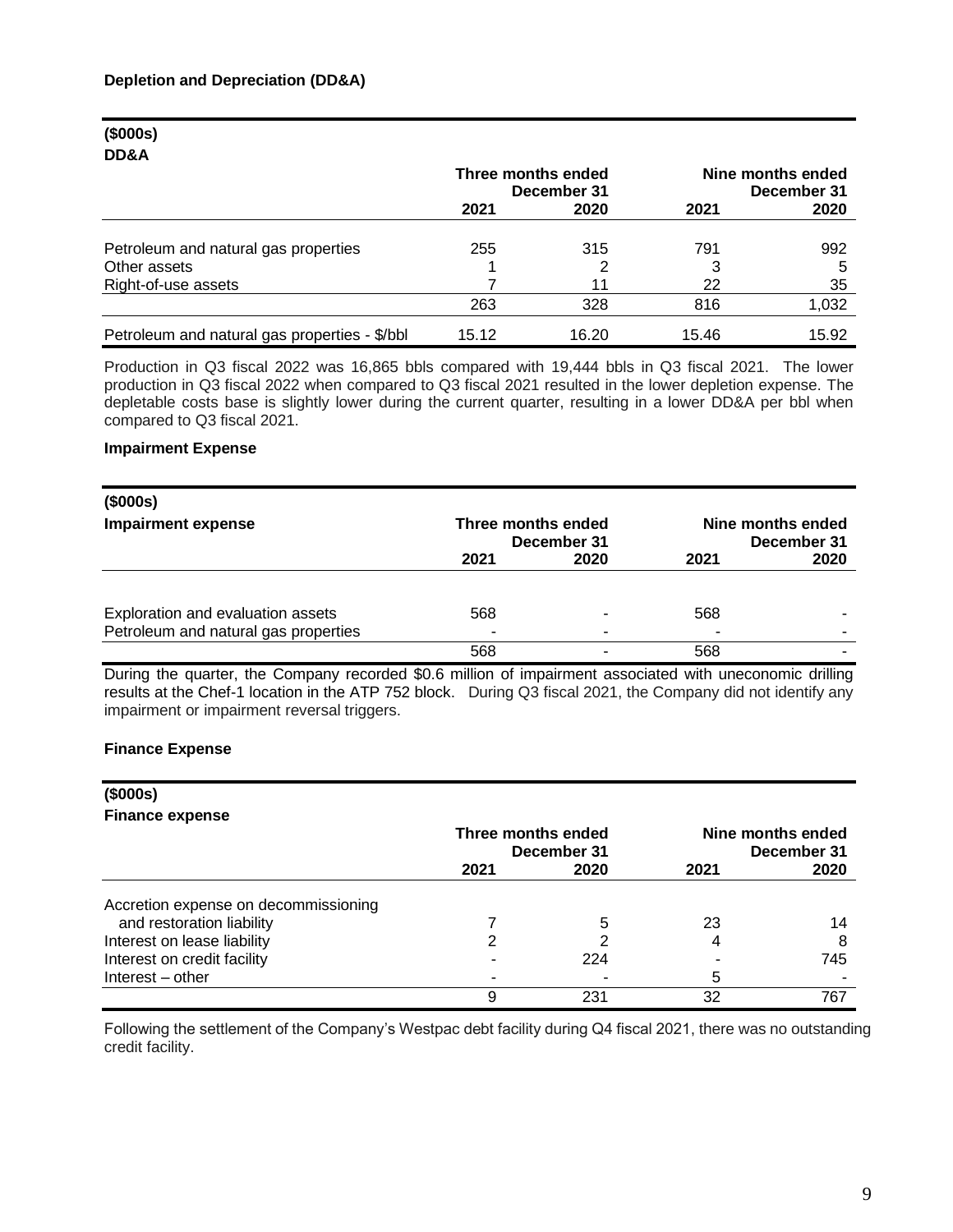# **(\$000s)**

## **Capital expenditures**

|                                         | Three months ended | December 31 | Nine months ended<br>December 31 |      |  |
|-----------------------------------------|--------------------|-------------|----------------------------------|------|--|
|                                         | 2021               | 2020        | 2021                             | 2020 |  |
| Preparation, geological and geophysical | 789                | 34          | 1,359                            | 133  |  |
| Drilling                                | 571                |             | 575                              | 12   |  |
| Completions                             | 32                 | 464         | 244                              | 576  |  |
| Acquisition                             |                    |             |                                  |      |  |
|                                         | 1,392              | 498         | 2,178                            | 721  |  |
| Exploration and evaluation expenditures | 633                |             | 643                              |      |  |
| Development and production expenditures | 759                | 498         | 1,535                            | 721  |  |
|                                         | 1,392              | 498         | 2,178                            | 721  |  |

Bengal incurred \$1.4 million in capital expenditures during Q3 fiscal 2022 as compared to \$0.5 million in Q3 fiscal 2021. The majority of the current quarter expenditures relate to site preparation and preliminary activities to support the Company's future development plans at its recently acquired 100% working interest PL 1110 Wareena, PL 1109 Ghina, PL 188 Ramses, PL 411 Karnak, PPL 138 pipeline.

## **SHARE CAPITAL**

| <b>Trading history</b>                                            |         |                    |         |                   |  |  |  |  |  |
|-------------------------------------------------------------------|---------|--------------------|---------|-------------------|--|--|--|--|--|
|                                                                   |         | Three months ended |         | Nine months ended |  |  |  |  |  |
|                                                                   |         | December 31        |         | December 31       |  |  |  |  |  |
|                                                                   | 2021    | 2020               | 2021    | 2020              |  |  |  |  |  |
| High $(\$)$                                                       | 0.12    | 0.04               | 0.14    | 0.06              |  |  |  |  |  |
| Low $(\$)$                                                        | 0.07    | 0.03               | 0.07    | 0.02              |  |  |  |  |  |
| Close ( \$)                                                       | 0.08    | 0.04               | 0.08    | 0.04              |  |  |  |  |  |
| Volume (000s)                                                     | 2,897   | 3,246              | 8,293   | 9,392             |  |  |  |  |  |
| Shares outstanding (000s)                                         | 432,987 | 102.267            | 432,987 | 102,267           |  |  |  |  |  |
| Weighted average shares outstanding (000s)<br>- basic and diluted | 432,987 | 102,267            | 432,987 | 102,267           |  |  |  |  |  |

At February 9, 2022, there were 432,986,394 common shares issued and outstanding, together with 12,625,000 outstanding options.

## **LIQUIDITY RISK AND CAPITAL RESOURCES**

Liquidity risk is the risk that the Company will not be able to meet its financial obligations, including work commitments, as they are due. Bengal prepares an annual budget and updates forecasts for operating, financing and investing activities on an ongoing basis to ensure it will have sufficient liquidity to meet its liabilities when due.

Bengal's financial liabilities consist of trade and other payables and lease liability and amounted to \$2.5 million at December 31, 2021 (March 31, 2021 - \$2.0 million).

At December 31, 2021, the Company had working capital, comprised of current assets less current liabilities, of \$2.9 million, including cash and short-term deposits of \$3.3 million and restricted cash of \$0.04 million, compared to working capital of \$4.3 million at March 31, 2021.

Management anticipates that operating and capital requirements will be met out of working capital and operating cash flows.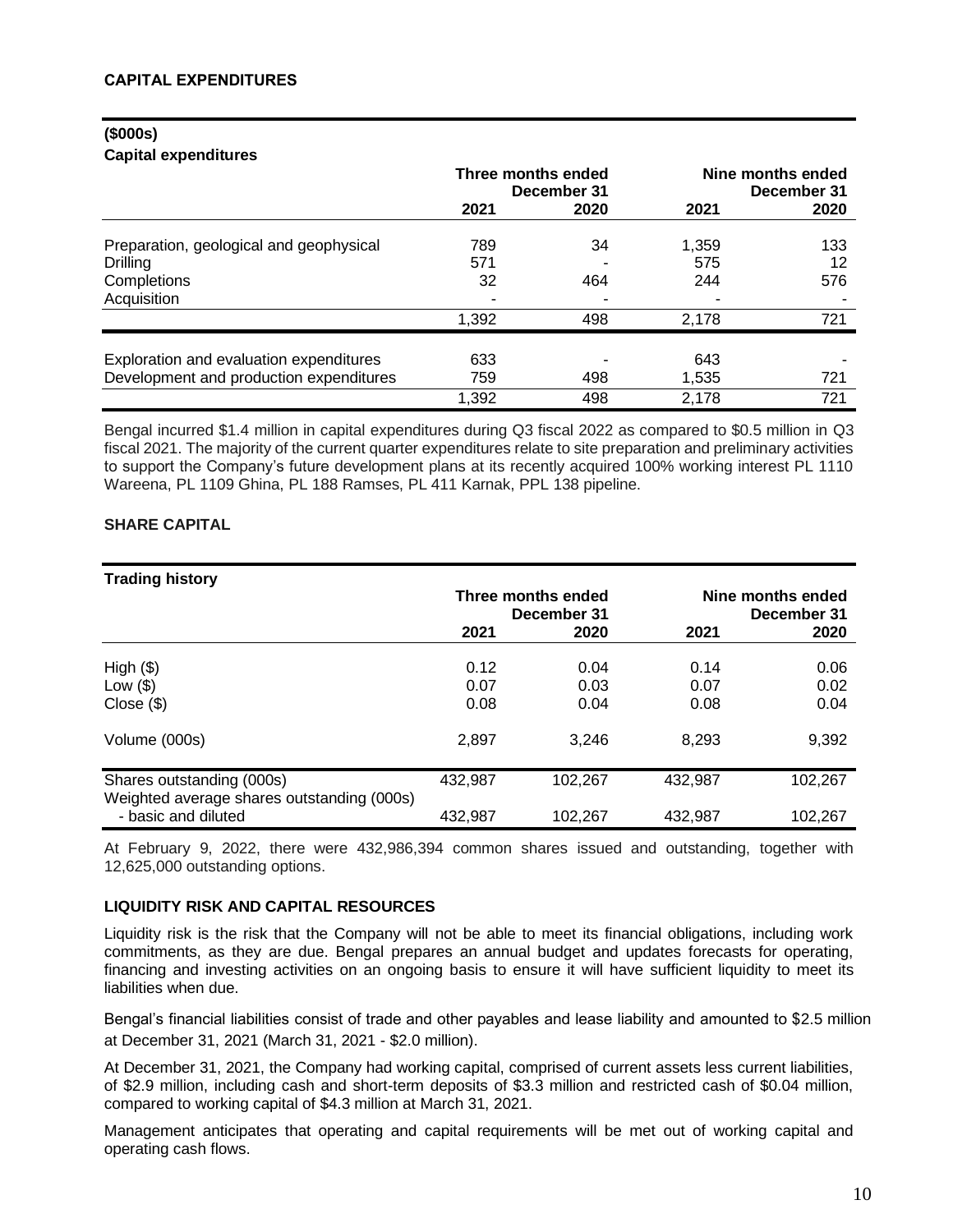During fiscal 2021, the Company received confirmation that the commitment on ATP 934 was reduced in exchange for a 50% relinquishment of the non-potential acreage of ATP 934 at the end of the first term expiry date of February 28, 2021. Current commitments are \$8.2 million over the next six years.

In February 2021, the Company raised \$16.54 million on the issuance of common shares and extinguished the credit facility. Management anticipates that operating and capital requirements will be met out of working capital and operating cash flows.

The majority of the Company's oil sales are benchmarked on US Brent prices. The Company incurs most of its expenditures in Australian dollars whereas the Company generates most of its revenues in US dollars. To mitigate the net impact of low crude prices, the Company is acting with its joint venture partners to reduce discretionary spending and focus capital on lower risk projects with near-term cash flow upside.

## **COMMITMENTS**

The Queensland Government regulatory authority granted the Company ATP 934 under a revised work program on March 1, 2015. In Q4 fiscal 2018, the Company consolidated its ownership of ATP 934 and now holds a 100% operating interest in this permit. The purchase consideration was AUS\$0.3 million cash and potential future cash payments of up to AUS\$1.0 million, which is made up of AUS\$0.2 million on certification by an independent competent person appointed by Bengal Energy (Australia) Pty Ltd. of not less than 25 billion cubic feet of proved reserves and AUS\$0.8 million due upon the delivery of the first shipments of gas to market. The ATP 934 work program consists of 260  $km<sup>2</sup>$  of 3D seismic and up to three wells.

At December 31, 2021, the Company had the following capital work commitments:

| <b>Country and permit</b>             | Work program                                   |               | <b>Obligation period Estimated expenditure</b><br>ending (net) (millions CAD\$) <sup>(1)</sup> |
|---------------------------------------|------------------------------------------------|---------------|------------------------------------------------------------------------------------------------|
| Onshore Australia -<br>ATP 934        | 260 $km^2$ 3D seismic and<br>up to three wells | February 2027 | $8.2^{(2)}$                                                                                    |
| Onshore Australia -<br>ATP 732        | Geological and geophysical<br>studies          | March 2023    | 0.1                                                                                            |
| Offshore Australia<br><b>AC/RL 10</b> | Geological and geophysical<br>studies          | March 2023    | 0.1                                                                                            |

(1) Translated at December 31, 2021, at an exchange rate of AUS\$1.00 = CAD\$0.9220.

(2) During fiscal 2021, the Company received confirmation that the commitment on ATP 934 was reduced in exchange for a 50% relinquishment of the non-potential acreage of ATP 934 at the end of the first term expiry date of February 28, 2021.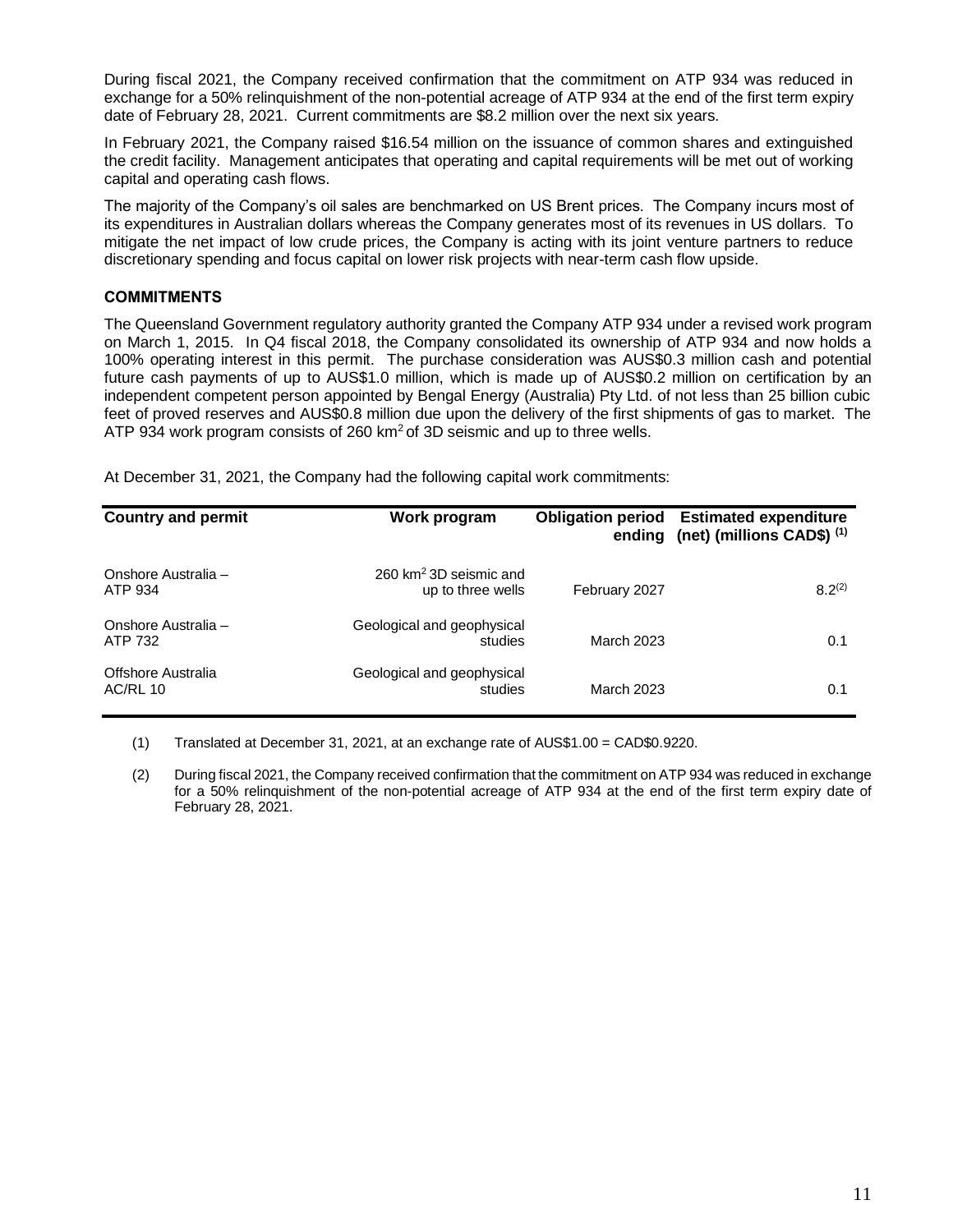At December 31, 2021, the contractual obligations for which the Company is responsible are as follows:

| (\$000s)                                                     |       |                   |                  |                  |                  |
|--------------------------------------------------------------|-------|-------------------|------------------|------------------|------------------|
| <b>Contractual obligations</b><br>January 2022 to March 2057 | Total | Less than<br>vear | $1 - 3$<br>vears | $4 - 5$<br>vears | After<br>5 years |
| Office lease                                                 | 232   | 101               | 131              |                  |                  |
| Decommissioning and restoration                              | 3.371 | ۰                 | 715              | 58               | 2,598            |
|                                                              | 3,603 | 101               | 846              | 58               | 2,598            |

### **OFF BALANCE SHEET TRANSACTIONS**

The Company does not have any off-balance sheet transactions.

### **SELECTED QUARTERLY INFORMATION**

|                                           | Dec 31<br>2021 | Sep 30<br>2021      | <b>Jun 30</b><br>2021 | Mar 31<br>2020 | Dec 31<br>2020 | Sep 30<br>2020      | June 30<br>2020 | Mar 31<br>2020        |
|-------------------------------------------|----------------|---------------------|-----------------------|----------------|----------------|---------------------|-----------------|-----------------------|
| Fiscal quarter (\$000s)                   | Q3 2022        | Q <sub>2</sub> 2022 | 2022<br>Q1            | Q4 2021        | Q3 2021        | Q <sub>2</sub> 2021 | Q1              | 2021 Q4 2020          |
| Oil sales                                 | 1,845          | 1,884               | 1,547                 | 1,601          | 1,274          | 1,260               | 1,099           | 1,140                 |
| Cash flow from (used in) operations       | 607            | 565                 | (774)                 | 70             | 62             | (166)               | 335             | 27                    |
| Funds from (used in) operations $(1)$     | 381            | 417                 | 119                   | (158)          | 130            | (67)                | (210)           | (849)                 |
| Per share $-$ basic and diluted $(\$)$    | 0.00           | 0.00                | 0.00                  | (0.00)         | 0.00           | (0.00)              | (0.00)          | (0.01)                |
| Net (loss) income                         | (494)          | 85                  | (182)                 | 3,040          | 670            | (182)               | 400             | (2, 196)              |
| Per share $-$ basic and diluted $(\$)$    | (0.00)         | 0.00                | (0.00)                | 0.01           | 0.01           | (0.00)              | 0.00            | (0.02)                |
| Capital expenditures                      | 1,392          | 649                 | 137                   | 533            | 498            | 124                 | 99              | (68)                  |
| Working capital (deficiency)              | 2,943          | 3,961               | 4,218                 | 4,270          | (15,068)       | (15, 129)           |                 | $(14,908)$ $(14,434)$ |
| Total assets                              | 42,835         | 42,321              | 42,429                | 44,246         | 41,914         | 41,138              | 41,097          | 39,572                |
| Shares outstanding (000s)                 | 432,987        | 432,987             | 432,987               | 432,987        | 102,267        | 102,267             |                 | 102,267 102,267       |
| Operations:                               |                |                     |                       |                |                |                     |                 |                       |
| Oil volumes (bbls/d)                      | 183            | 199                 | 176                   | 202            | 211            | 231                 | 238             | 254                   |
| Operating netback <sup>(1)</sup> (\$/bbl) | 64.58          | 51.08               | 41.30                 | 36.77          | 42.37          | 27.15               | 31.60           | 10.77                 |

(1) See "Non-IFRS Measurements" on page 14 of this MD&A.

Production has been declining over the past eight quarters due to natural reservoir declines in the Cuisinier oil field, with the exception of Q2 fiscal 2022, which benefited from incremental production from two wells offline for work-over activity in Q1 fiscal 2022. Ongoing volatility with a generally increasing trend in US Brent prices during the past eight quarters resulted in a trend towards increased oil sales and operating netbacks. Cash flow from operations has been consistent over most quarters except for Q1 fiscal 2022 when revenue and cash flow were significantly impacted by low commodity prices. Over the years, net (losses)/income have been affected by fluctuations in foreign exchange, hedging gains and losses and capital development. Net income from Q4 fiscal 2020 through Q4 fiscal 2021 was materially impacted by the impact of US/CAD exchange rates to the Company's US dollar Westpac Credit facility as well as the impact of gains and losses on derivative financial instruments. After the repayment of debt and cancellation of all derivative instruments in Q4 fiscal 2021, net income is less subject to foreign exchange and commodity price volatility. Working capital deficiency began in Q4 fiscal 2019 due to the reclassification of the Company's debt from long term to current due to the delay in negotiating an extension to the maturity date.

# **DISCLOSURE CONTROLS & PROCEDURES AND INTERNAL CONTROL OVER FINANCIAL REPORTING (ICFR)**

## **Disclosure Controls and Procedures**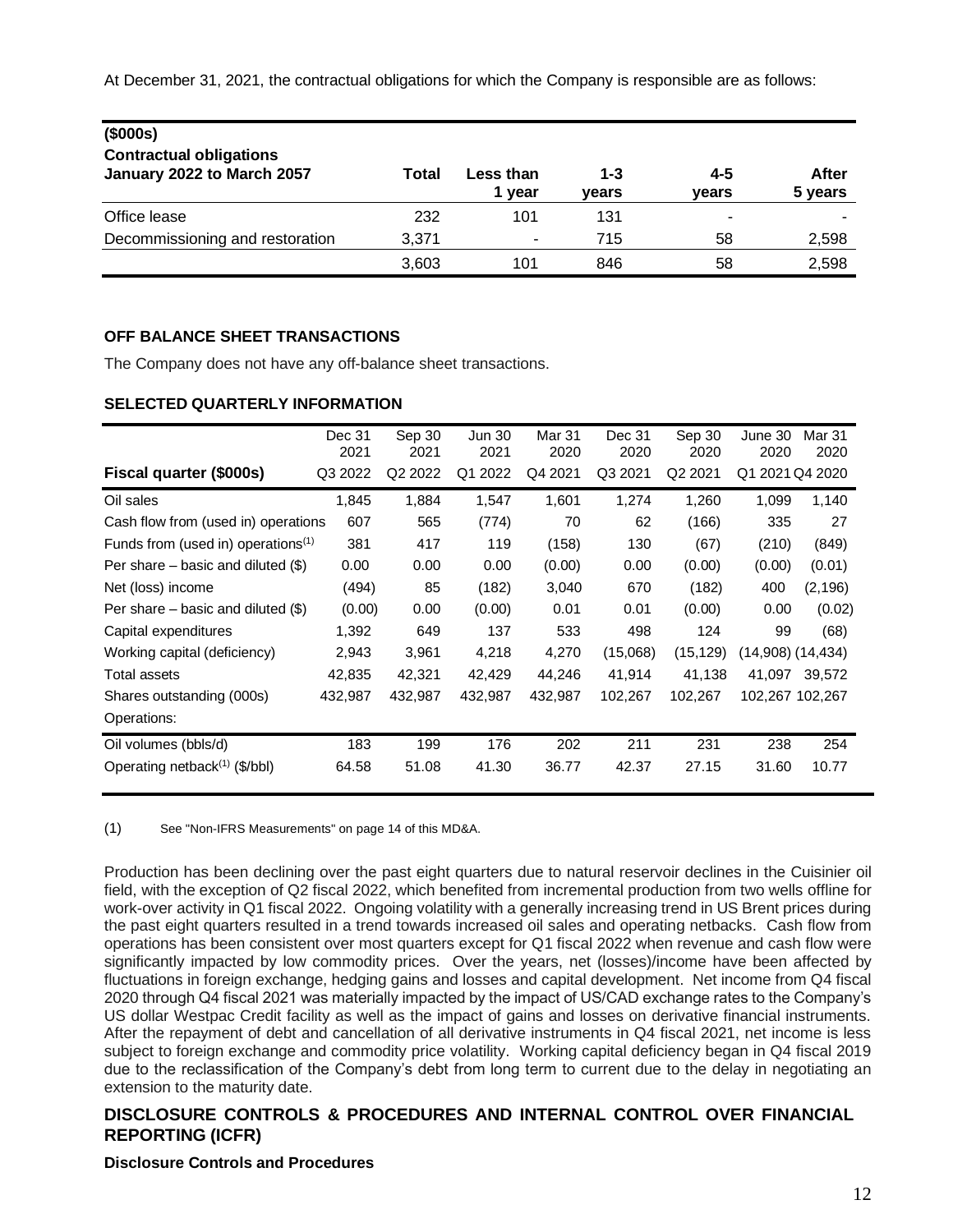Disclosure controls and procedures are designed to provide reasonable assurance that information required to be disclosed by the Company in its annual filings, interim filings or other reports filed or submitted by it under securities legislation is recorded, processed, summarized and reported within the time periods specified in the securities legislation and includes controls and procedures designed to ensure that information required to be disclosed by the Company in its annual filings, interim filings or other reports filed or submitted under securities legislation is accumulated and communicated to the Company's management, including its certifying officers, as appropriate to allow timely decisions regarding required disclosure.

The Chief Executive Officer and Chief Financial Officer oversee this evaluation process and have concluded that the design and operation of these disclosure controls and procedures are not effective due to the material weaknesses identified in internal controls over financial reporting as noted below. The Chief Executive Officer and Chief Financial Officer have individually signed certifications to this effect.

### **Internal Controls over Financial Reporting**

The Chief Executive Officer and Chief Financial Officer of Bengal are responsible for designing and ensuring the operating effectiveness of internal controls over financial reporting ("ICFR") or causing them to be designed and operating effectively under their supervision in order to provide reasonable assurance regarding the reliability of financial reporting and the preparation of financial statements for external purposes in accordance with IFRS. Bengal's certifying officers have assessed the design and operating effectiveness of internal controls over financial reporting and concluded that the Company's ICFR were not effective at December 31, 2021, due to the material weaknesses noted below.

No changes in internal controls over financial reporting were identified during the period that have materially affected or are reasonably likely to materially affect the Company's internal controls over financial reporting.

While Bengal's Chief Executive Officer and Chief Financial Officer believe the Company's internal controls and procedures provide a reasonable level of assurance that they are reliable, an internal control system cannot prevent all errors and fraud. It is management's belief that any control system, no matter how well conceived or operated, can provide only reasonable, not absolute, assurance that the objectives of the control system are met.

During the design and operating effectiveness assessment, certain material weaknesses in internal controls over financial reporting were identified, as follows:

- Management is aware that there is a lack of segregation of duties due to the small number of employees dealing with general and administrative and financial matters. However, management believes that at this time the potential benefits of adding employees to clearly segregate duties do not justify the costs; and
- Bengal does not have full-time in-house personnel to address all complex and non-routine financial accounting issues and tax matters that may arise. It is not deemed as economically feasible at this time to have such personnel. Bengal relies on external experts for review and advice on complex financial accounting issues and for tax planning, tax provision and compilation of corporate tax returns.

These material weaknesses in internal controls over financial reporting result in a reasonable possibility that a material misstatement will not be prevented or detected on a timely basis. Management and the Board of Directors work to mitigate the risk of material misstatement; however, management and the Board of Directors do not have reasonable assurance that this risk can be reduced to a remote likelihood of a material misstatement.

## **APPLICATION OF CRITICAL ACCOUNTING ESTIMATES**

The timely preparation of the financial statements requires management to make judgments, estimates and assumptions that affect the application of accounting policies and reported amounts of assets and liabilities and income and expenses. Accordingly, actual results may differ from these estimates, which are reviewed on an ongoing basis. A full discussion of the Company's critical judgments and accounting estimates is included in its fiscal 2021 annual Management's Discussion and Analysis dated June 17, 2021.

## **SUMMARY OF SIGNIFICANT ACCOUNTING POLICIES**

The accounting policies applied are consistent with those of the previous financial year as described in Note 3 of the Company's consolidated financial statements for the year ended March 31, 2021.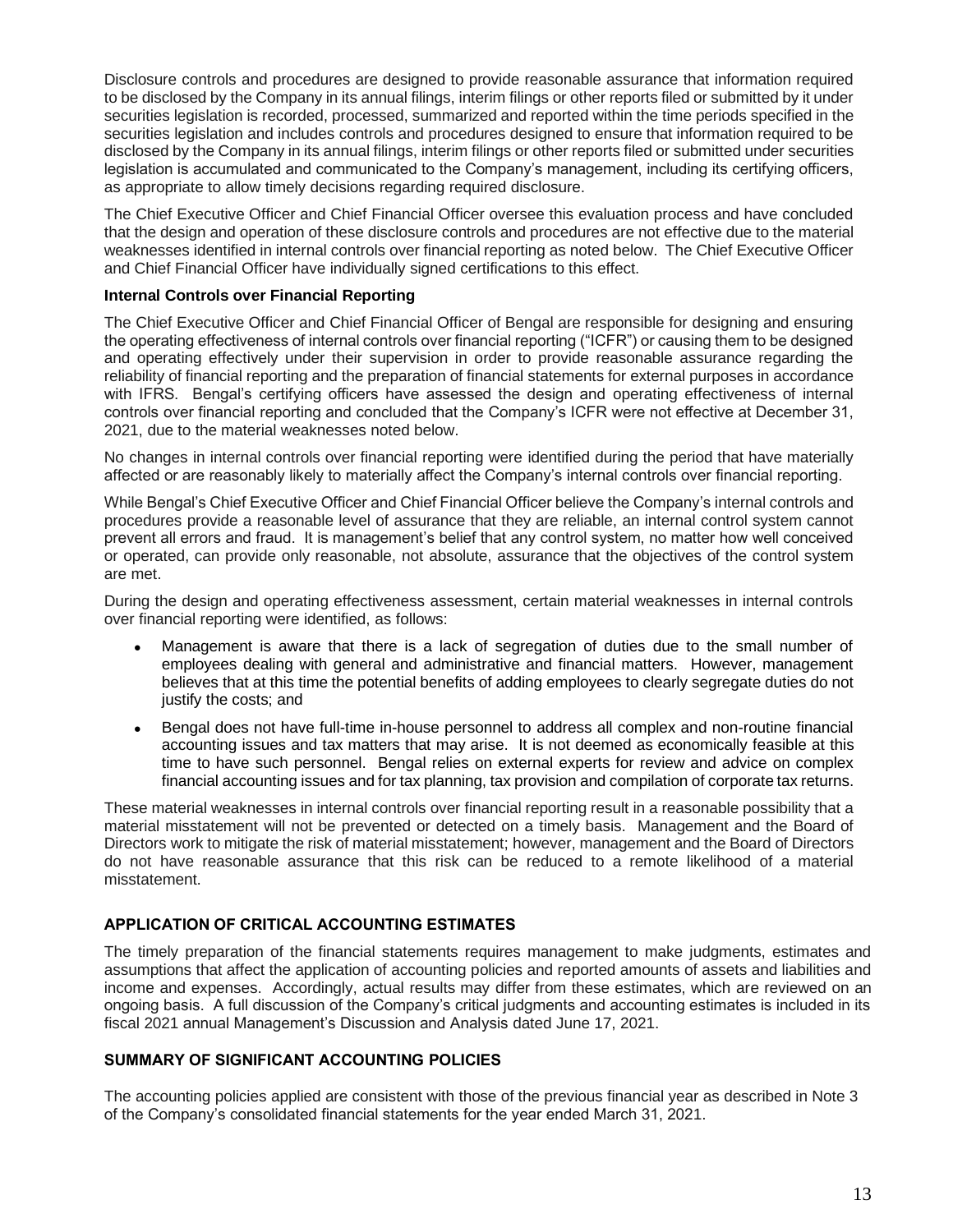# **NON-IFRS MEASUREMENTS**

Within this MD&A, references are made to terms commonly used in the oil and gas industry. Operating netback, operating netback per barrel, funds from operations, funds from operations per share, adjusted net income and adjusted net income per share do not have any standardized meaning under IFRS and are referred to as non-IFRS measures. Operating netback equals total revenue (including realized gain (loss) on financial instruments) less royalties and operating expenses. Operating netback per barrel equals operating netback divided by the applicable number of barrels. Management utilizes these measures for operational performance. Funds from operations is a non-IFRS measure which is calculated by adding back all non-cash expense deductions to the net loss for the quarter and year. Funds from operations per share is a non-IFRS measure calculated by dividing funds from operations by weighted average basic and diluted shares outstanding for the periods disclosed Adjusted net income is a non-IFRS measure, which should not be considered an alternative to "Net income (loss)" as presented in the consolidated statement of income (loss) and comprehensive income (loss), and is presented in the Company's financial reports to assist management and investors in analyzing financial performance net of gains and losses outside of management's immediate control. Adjusted net income equals net income (loss) less unrealized gain (loss) on foreign exchange and unrealized gain (loss) on financial instruments plus non-cash impairment of non-current assets. Adjusted net income (loss) per share is calculated based on the weighted average number of common shares outstanding consistent with the calculation of earnings (loss) per share. The objective of calculating adjusted net income is provides guidance towards net income in the absence of foreign exchange and financial instrument gains or losses which are outside of the Company's immediate control.

Management believes the presentation of the non-IFRS measures above provide useful information to investors and shareholders as the measures provide increased transparency and the ability to better analyze performance against prior periods on a comparable basis.

The above non-IFRS measures do not have any standardized meaning under GAAP (as that term is defined in National Instrument 52-107 – *Acceptable Accounting Principles and Auditing Standards*) and therefore may not be comparable to similar measures presented by other issuers.

The following table reconciles cash from operations to funds from operations, which is used in this MD&A:

| (\$000s)                                                              | Three months ended | December 31 | Nine months ended<br>December 31 |              |  |
|-----------------------------------------------------------------------|--------------------|-------------|----------------------------------|--------------|--|
|                                                                       | 2021               | 2020        | 2021                             | 2020         |  |
| Cash from operating activities<br>Changes in non-cash working capital | 607<br>(226)       | 62<br>68    | 398<br>519                       | 231<br>(378) |  |
| Funds from (used in) operations                                       | 381                | 130         | 917                              | (147)        |  |

The following table reconciles net income (loss) to adjusted net income (loss), which is used in this MD&A:

| (\$000s)                                    |       | Three months ended<br>December 31 | Nine months ended<br>December 31 |          |  |
|---------------------------------------------|-------|-----------------------------------|----------------------------------|----------|--|
|                                             | 2021  | 2020                              | 2021                             | 2020     |  |
| Net (loss) income                           | (494) | 670                               | (591)                            | 888      |  |
| Unrealized loss on financial<br>instruments |       | 285                               |                                  | 1,539    |  |
| Unrealized foreign exchange gain            |       | (1,218)                           |                                  | (3, 814) |  |
| Non-cash impairment of non-current assets   | 568   |                                   | 568                              |          |  |
| Adjusted net income (loss)                  | 74    | (263)                             | (23)                             | (1, 387) |  |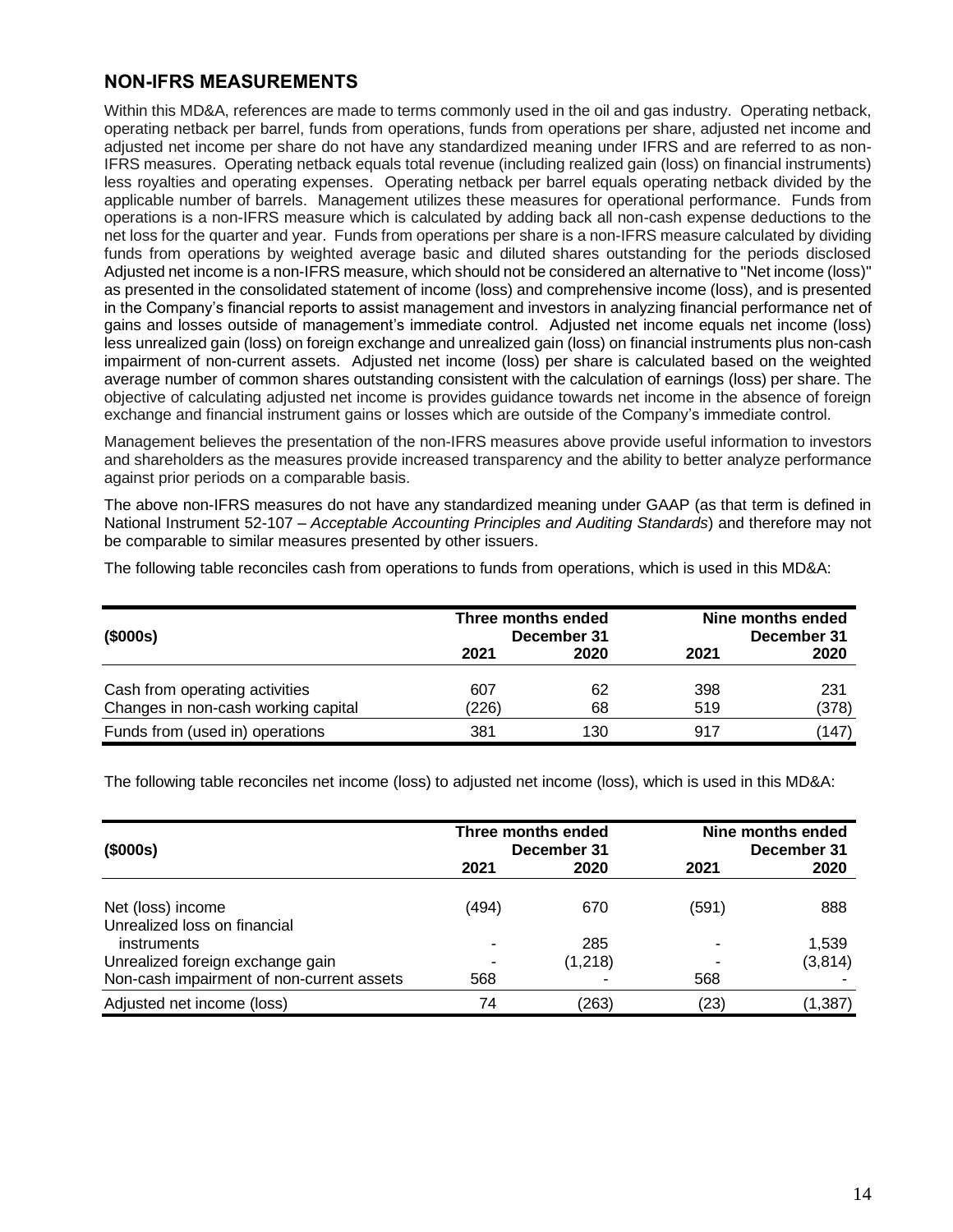## **ABBREVIATIONS**

The following abbreviations used in this MD&A have the meanings set forth below:

| barrel                          |
|---------------------------------|
| barrels                         |
| barrels per day                 |
| barrels of oil per day          |
| dollars per barrel              |
| cubic feet                      |
| fiscal year                     |
| thousand                        |
| kilometres                      |
| square kilometres               |
| three months ended June 30      |
| three months ended September 30 |
| three months ended December 31  |
| three months ended March 31     |
| working interest                |
|                                 |

## **RISK FACTORS**

There are a number of risk factors facing companies that participate in the oil and gas industry. A complete list of risk factors are provided in Bengal's Annual Information Form dated June 29, 2021 filed on SEDAR at www.sedar.com.

Bengal monitors and updates its cash projection models on a regular basis, which assists in the timing decision of capital expenditures. Farm outs of projects may be arranged if capital constraints are an issue or if the risk profile dictates that Bengal wishes to hold a lesser working interest position. Equity, if available and if on favorable terms, may be utilized to help fund Bengal's capital program.

An investment in the shares of the Company should be considered speculative due to the nature of the Company's involvement in the exploration for and the acquisition, development and production of oil and natural gas in foreign countries, and its current stage of development. An investor should consider carefully the risk factors set out in the annual information form and consider all other information contained herein and in the Company's other public filings before making an investment decision. Additional risks and uncertainties not currently known to the management of the Company may also have an adverse effect on Bengal's business and the information set out in the annual information form does not purport to be an exhaustive summary of the risks affecting Bengal.

## **COVID-19**

The COVID-19 pandemic has resulted in emergency actions taken by governments worldwide, which has had an effect on the Company. The actions taken by these governments have typically included, but is not limited to travel bans, mandatory and self-imposed quarantines and isolations, social distancing, and the closing of nonessential businesses. Additionally, such actions have resulted in volatility and disruptions in regular business operations, supply chains and financial markets.

The full extent of the risks surrounding the COVID-19 pandemic is continually evolving. The following risks disclosed in our Annual Information Form for the year ended March 31, 2021 may be exacerbated as a result of the COVID-19 pandemic: market risks related to the volatility of oil and gas prices, volatility of foreign exchange rates, volatility of the market price of common shares, and hedging arrangements; operational risks related to increasing operating costs or declines in production levels, operator performance and payment delays, government regulations, ability to obtain additional financing, and variations in foreign exchange rates; and other risks related to cyber-security as our workforce moves to remote connections, accounting adjustments, effectiveness of internal controls, and reliance on key personnel, management, and labour.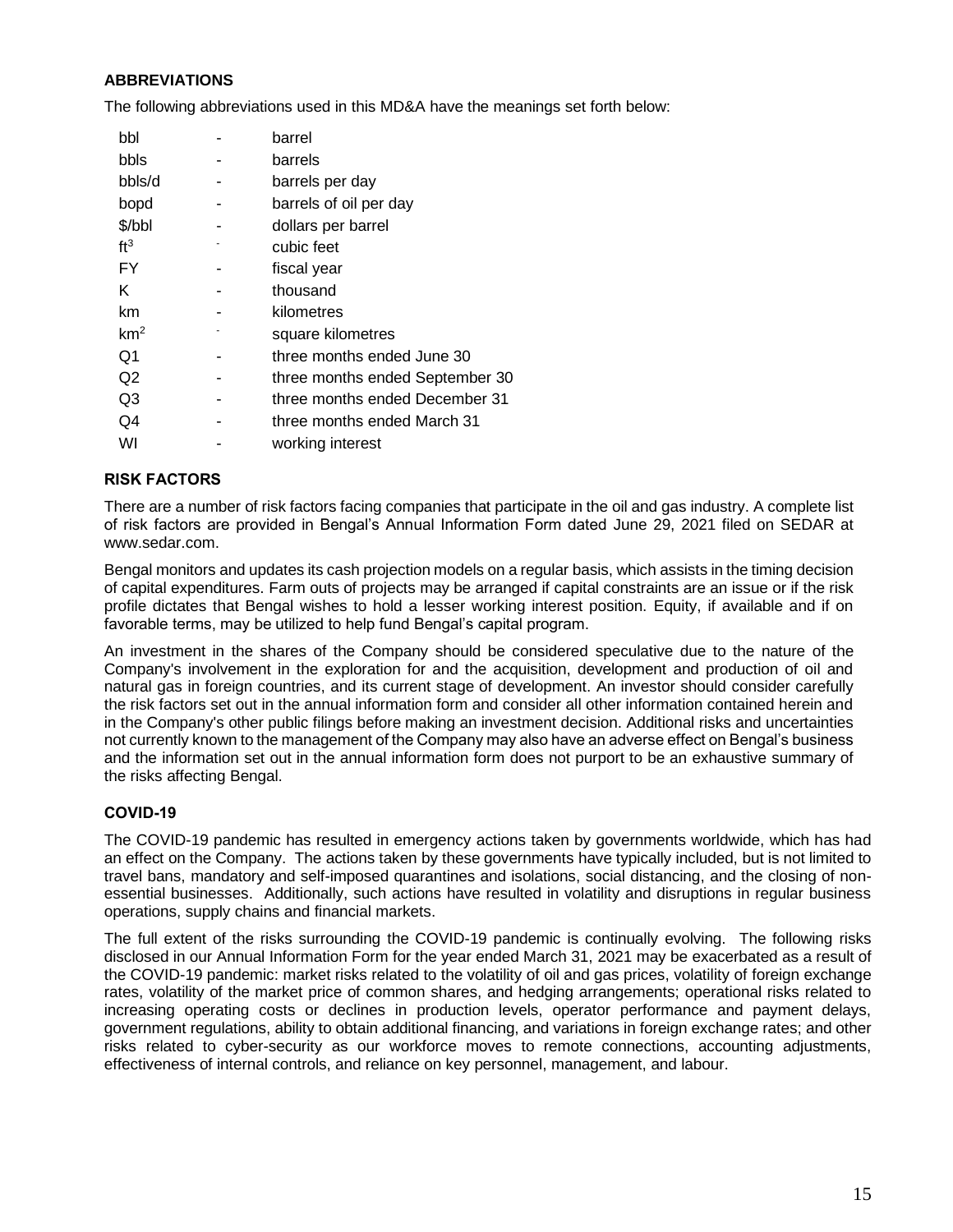### **ADDITIONAL INFORMATION**

Additional information relating to Bengal is filed on SEDAR and can be viewed at www.sedar.com. Information can also be obtained by contacting the Company at Bengal Energy Ltd., Suite 1110, 715 5<sup>th</sup> Avenue SW., Calgary, Alberta T2P 2X6, by email to info@bengalenergy.ca or by accessing Bengal's website at www.bengalenergy.ca.

*Forward-looking Statements – Certain statements contained within this MD&A constitute "forward-looking statements" or "forward-looking information" ("forward-looking statements") as defined by applicable securities laws. These statements relate to future events or Bengal's future performance. All statements other than statements of historical fact may be forwardlooking statements. Forward-looking statements are often, but not always, identified by the use of words such as "seek," "anticipate," "budget," "plan," "continue," "estimate," "expect," "forecast," "may," "will," "project," "predict," "potential," "targeting," "intend," "could," "might," "should," "believe" and similar expressions. These statements involve known and unknown risks, uncertainties and other factors that may cause actual results or events to differ materially from those*  anticipated in such forward-looking statements. Bengal believes the expectations reflected in those forward-looking *statements are reasonable but no assurance can be given that these expectations will prove to be correct and such forwardlooking statements included in this MD&A should not be unduly relied upon. The projections, estimates and beliefs contained* in such forward-looking statements are based on management's estimates, opinions, and assumptions at the time the *statements were made, including assumptions relating to: the impact of economic conditions in North America and Australia and globally; industry conditions; changes in laws and regulations including, without limitation, the adoption of new environmental laws and regulations and changes in how they are interpreted and enforced; increased competition; the availability of qualified operating or management personnel; fluctuations in commodity prices, foreign exchange or interest rates; stock market volatility and fluctuations in market valuations of companies with respect to announced transactions and the final valuations thereof; results of exploration and testing activities; and the ability to obtain required approvals and extensions from regulatory authorities.* 

*In particular, this MD&A contains forward-looking statements pertaining to the following:* 

- *Oil and natural gas production levels;*
- *The size of the oil and natural gas reserves;*
- The adverse impacts on the Company as a result of the current challenging economic climate;
- Bengal's drilling program and waterflood pilot;
- *The belief that the Cooper Basin assets offer attractive upside potential for oil and gas;*
- *Timing and re-assessment of restarting the planning and drilling selection for the 2021 multi-well development and appraisal drilling campaign:*
- The timing of the planned injection of produced formation water on the Barta Block PL 303 and the anticipated *resulting production increases, future waterflood expansion phases, and reduced operating costs;*
- The timing of equipping for production cased wells;
- *The continued engagement in early stage discussions with third parties with respect to potential business combination transactions;*
- *The continued integration of subsurface data from production licenses in the selection of exploration and appraisal drilling locations;*
- The future development prospects generated by the initial development activities at PL 1110 (previously 114) *Wareena, PL 1109 (previously 157) Ghina, PL 188 Ramses, PL 411 Karnak, PPL 138 pipeline;*
- *Projections of market prices and costs including, but not limited to, expected royalty rates;*
- Expectations regarding the ability to raise capital and to continually add to reserves through acquisitions and *development;*
- *That required payments will be met out of operation cash flows and alternative forms of financing;*
- Bengal's ability to finance its working capital deficiency and to source funds for the same;
- *Treatment under governmental regulatory regimes and tax laws;*
- Capital expenditures programs and estimates of costs; and
- *That funding of working capital requirements, commitments and other planned expenses will be by cash on hand, cash flows, farm-outs, joint ventures, share issuances or other alternative forms of capital raising and funds will be sufficient to meet requirements including but not limited to Bengal's exploration activities through fiscal 2022 and capital program.*

*The forward-looking statements contained herein are subject to numerous known and unknown risks and uncertainties that may cause Bengal's actual results, performance or achievement to differ materially from those expectations expressed in, or implied by, these forward-looking statements, including but not limited to, risks associated with:* 

- *The continuing adverse impact of COVID-19 on economic activity and demand for oil and natural gas;*
- *Uncertainties associated with the COVID-19 pandemic;*
- *Fluctuations in commodity prices, foreign exchange or interest rates;*
- *Changes in the demand for or supply of Bengal's products;*
- Liabilities inherent in oil and natural gas operations;
- *The failure to obtain required regulatory approvals or extensions;*
- The failure to satisfy the conditions under farm-in and joint venture agreements;
- *The failure to secure required equipment and personnel;*
- *Changes in general global economic conditions including, without limitations, the economic conditions in North America and Australia;*
- *Uncertainties associated with estimating oil and natural gas reserves;*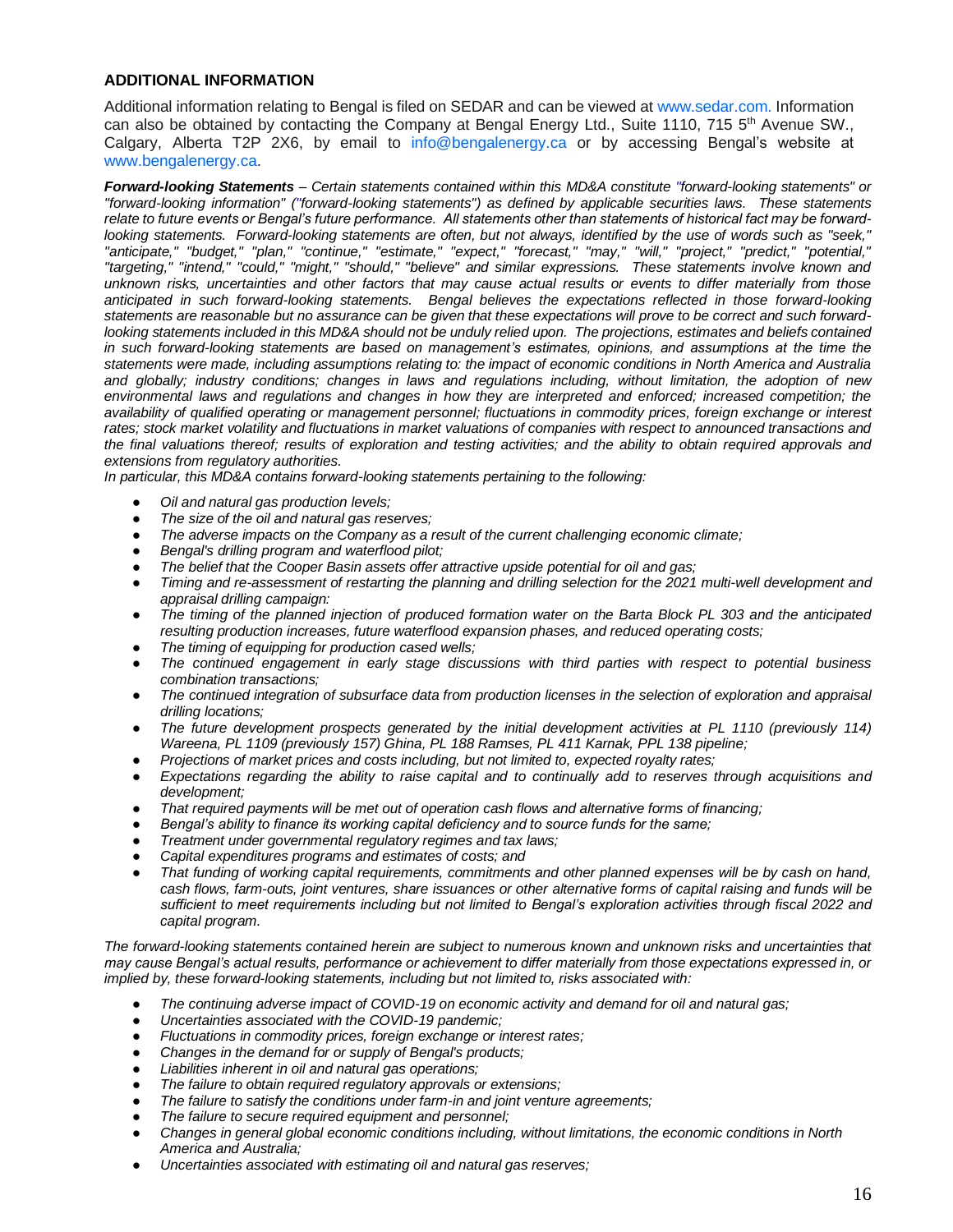- *Increased competition for, among other things: capital, acquisitions of reserves, undeveloped lands and skilled personnel;*
- The availability of qualified operating or management personnel;
- *Incorrect assessment of the value of acquisitions;*
- *Inability to meet commitments due to inability to raise funds or complete farm-outs;*
- Geological, technical, drilling and processing problems;
- Bengal's development and exploration opportunities;
- *The results of exploration and development drilling and related activities;*
- *Changes in laws and regulations including, without limitation, the adoption of new environmental, royalty and tax laws and regulations and changes in how they are interpreted and enforced;*
- *The ability to access sufficient capital from internal and external sources; and*
- Counter-party credit risk, stock market volatility and market valuation of Bengal's stock.

*Statements relating to "reserves" or "resources" are deemed to be forward-looking statements, as they involve the implied assessment, based on certain estimates and assumptions, which the resources and reserves described, can be profitably produced in the future. Readers are cautioned that the foregoing lists of factors are not exhaustive. The forward-looking statements contained in this MD&A are expressly qualified by this cautionary statement. The forward-looking statements contained in this document speak only as of the date of this document and Bengal does not assume any obligation to publicly update or revise them to reflect new events or circumstances, except as may be required pursuant to applicable securities laws. Additional information on these and other factors that could affect Bengal's operations and financial results are included*  in reports on file with Canadian securities authorities and may be accessed through the SEDAR website (www.sedar.com) *and at Bengal's website (www.bengalenergy.ca).*

#### *Disclosure of Oil and Gas Information*

*Unless otherwise specified, reserves data set forth in this document is based upon an independent reserve assessment and evaluation prepared by GLJ with an effective date of March 31, 2021 (the "GLJ Report"). The GLJ Report has been prepared*  in accordance with the standards contained in the Canadian Oil and Gas Evaluation Handbook (the "COGE Handbook") and *the reserve definitions contained in National Instrument 51-101 – Standards of Disclosure For Oil and Gas Activities.*

*This document discloses unbooked drilling locations. Unbooked locations are internal estimates based on the Company's prospective acreage and an assumption as to the number of wells that can be drilled per area based on industry practice and internal review. Unbooked locations do not have attributed reserves or resources. There is no certainty that the Company*  will drill all unbooked drilling locations and if drilled there is no certainty that such locations will result in additional oil and gas reserves, resources or production. The drilling locations on which the Company actually drill wells will ultimately depend upon *the availability of capital, regulatory approvals, seasonal restrictions, oil and natural gas prices, costs, actual drilling results, additional reservoir information that is obtained and other factors.*

#### *Test Rates*

*References in this MD&A to production test rates are useful in confirming the presence of hydrocarbons; however, such rates are not determinative of the rates at which such wells will commence production and decline thereafter and are not indicative of long- term performance or ultimate recovery. Readers are cautioned not to place reliance on such rates in calculating the aggregate production for the Company. A pressure transient analysis or well-test interpretation has not been carried out in respect of all wells. Accordingly, the Company cautions that the test results are historical and not indicative of expected production.*

#### *Internal Estimates*

*Certain information contained herein is based on estimated values the Company believes to be reasonable and are subject to the same limitations as discussed under "Forward-looking Statements" above.*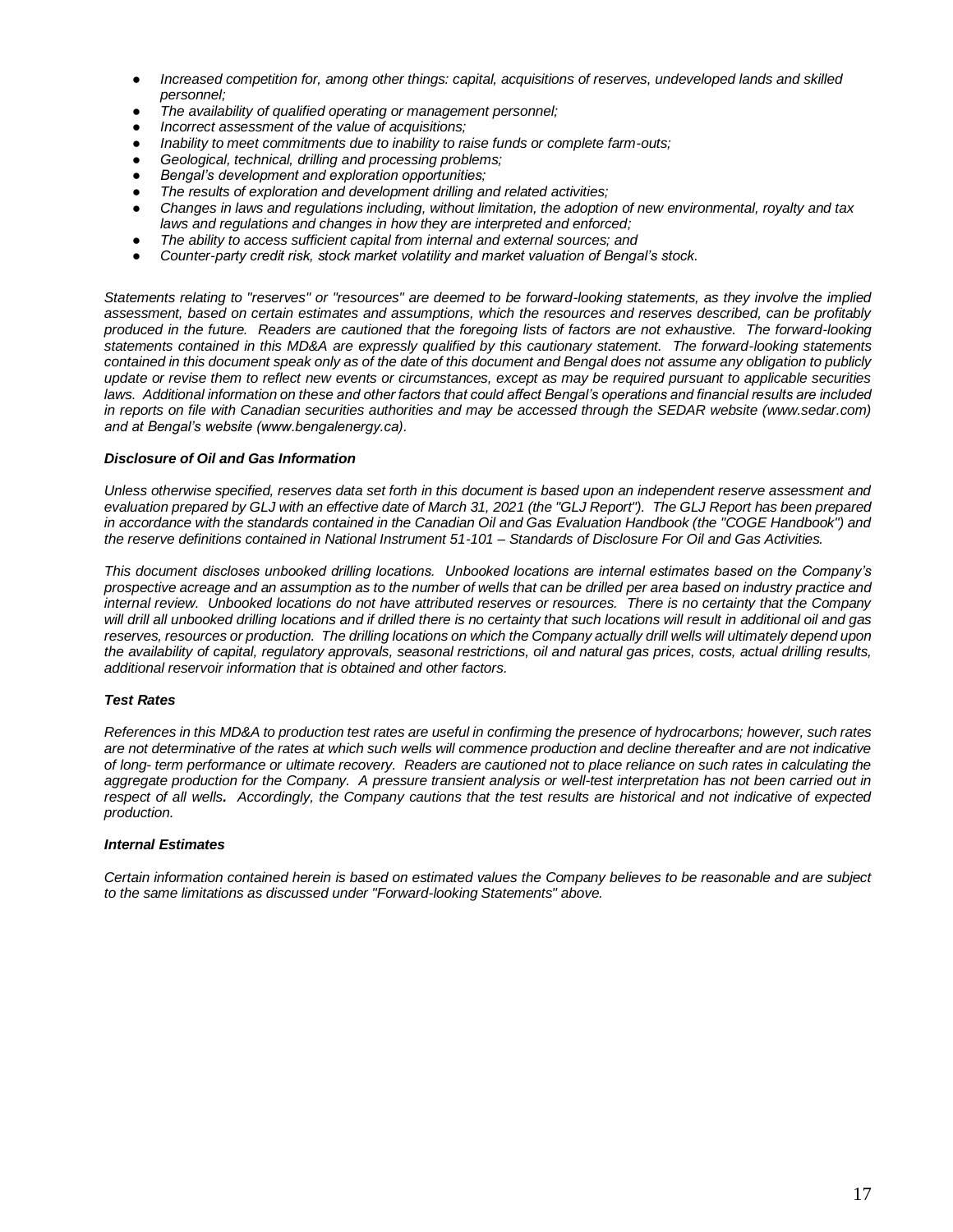# CORPORATE INFORMATION

# **AUDITORS**

KPMG LLP • Calgary, Canada

# **LEGAL COUNSEL**

Burnet, Duckworth & Palmer LLP • Calgary, Canada Piper Alderman • Sydney, Australia

# **BANKERS**

Royal Bank of Canada • Calgary, Canada WestPac • Sydney, Australia

# **REGISTRAR AND TRANSFER AGENT**

Computershare • Toronto, Canada

# **DIRECTORS**

Chayan Chakrabarty James B. Howe Peter Lansom Dr. Brian J. Moss Robert D. Steele (Chairman) W. B. (Bill) Wheeler

# **DISCLOSURE COMMITTEE**

Chayan Chakrabarty Jerrad Blanchard

# **AUDIT COMMITTEE**

James B. Howe (Chairman) Robert D. Steele W. B. (Bill) Wheeler

# **RESERVES COMMITTEE**

Dr. Brian J. Moss (Chairman) Peter Lansom Robert D. Steele

# **COMPENSATION COMMITTEE**

Dr. Brian J. Moss (Chairman) Robert D. Steele Peter Lansom

# **GOVERNANCE AND NOMINATING COMMITTEE**

W.B. (Bill) Wheeler (Chairman) Robert D. Steele Jim Howe

# **HEALTH SAFETY AND ENVIRONMENT COMMITTEE**

Peter Lansom (Chairman) Robert D. Steele Dr. Brian J. Moss

# **OFFICERS**

Chayan Chakrabarty, President & Chief Executive Officer Richard N. Edgar, Executive Vice President Jerrad Blanchard, Chief Financial Officer Bruce Allford, Secretary

# **STOCK EXCHANGE LISTING – TSX: BNG**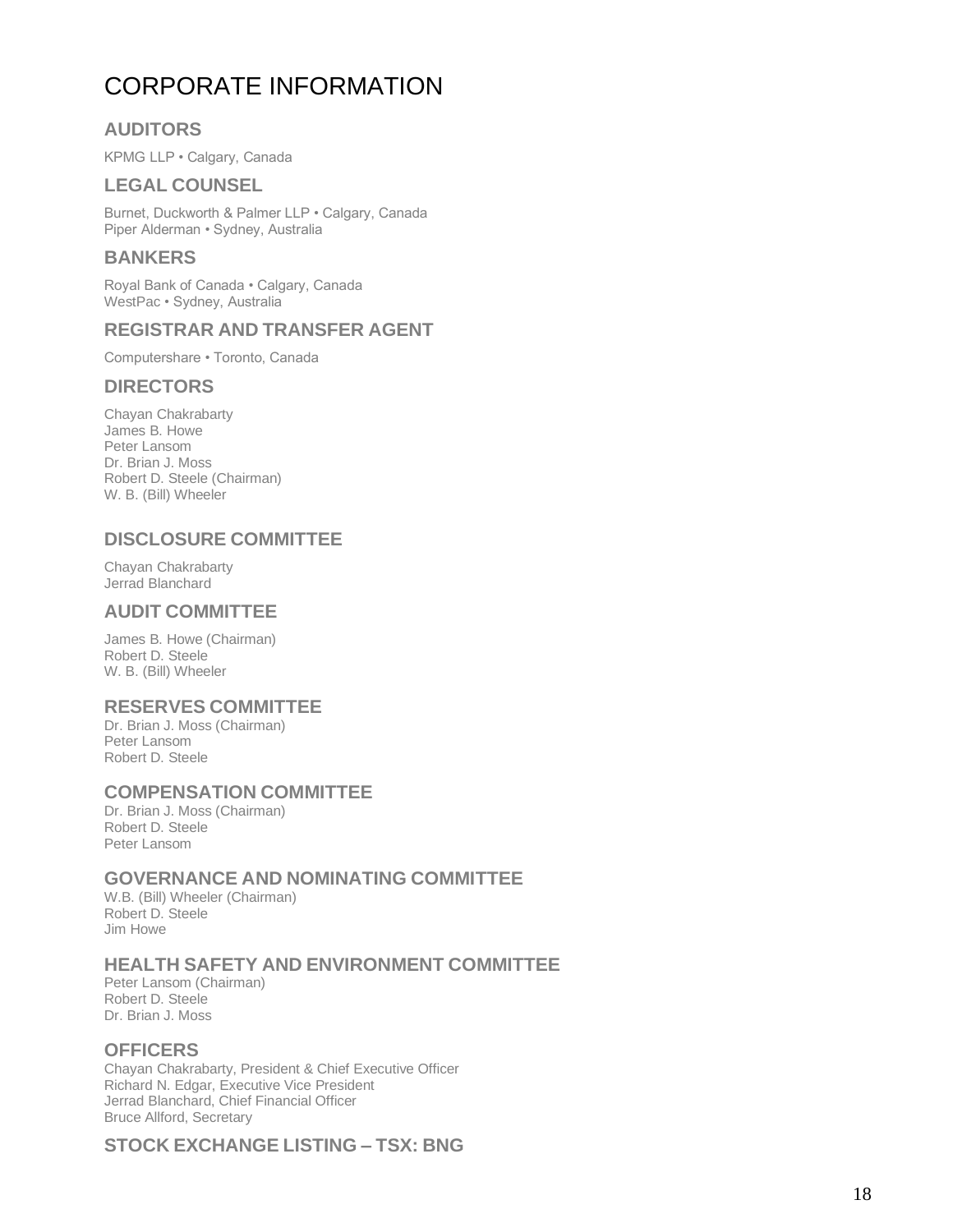

Interim Condensed Consolidated Financial **Statements** (Unaudited) Three and Nine Months Ended December 31, 2021 and 2020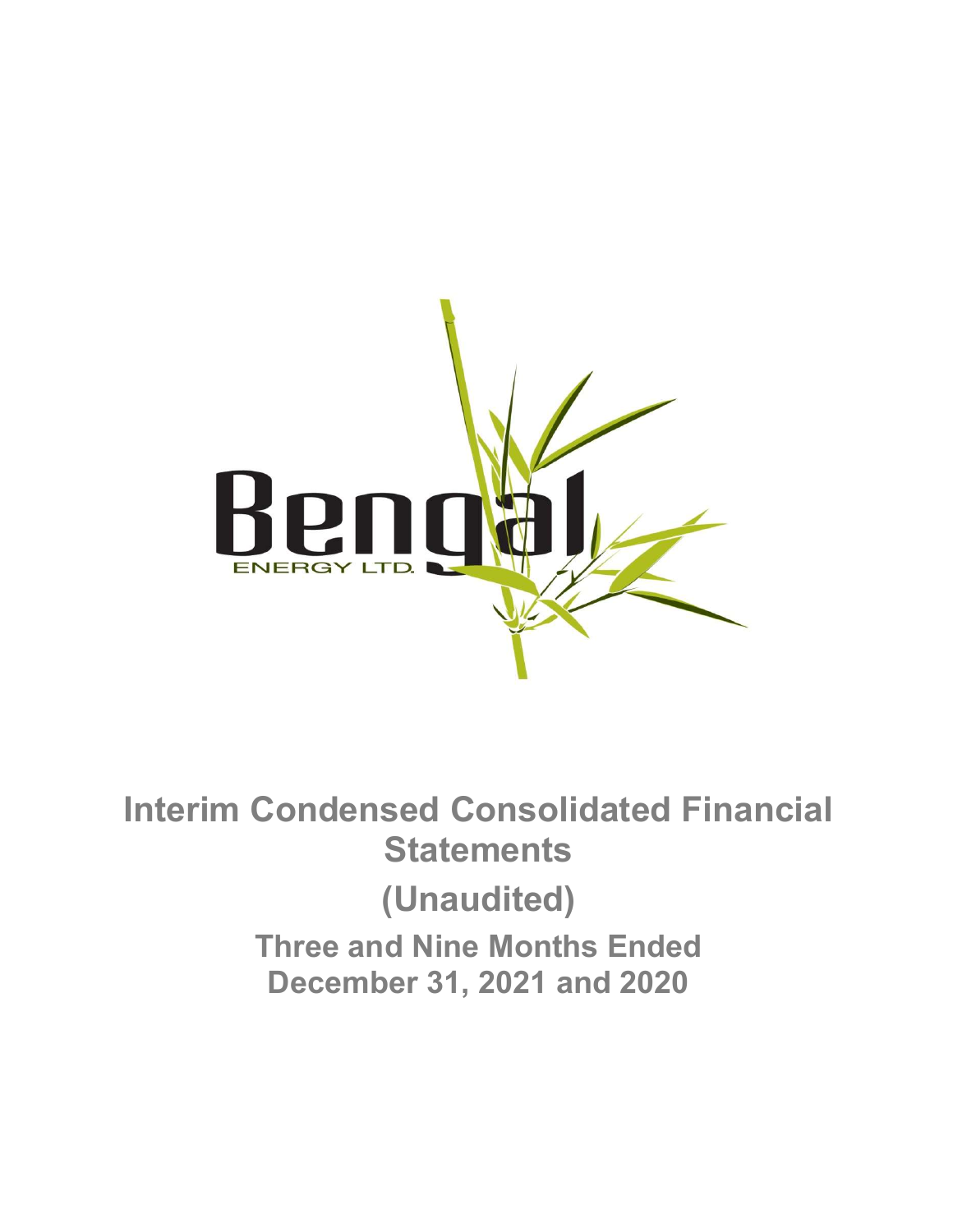# INTERIM CONDENSED CONSOLIDATED STATEMENTS OF FINANCIAL POSITION

# (Thousands of Canadian dollars)

(unaudited)

| As at                                       |              | December 31  | March 31     |
|---------------------------------------------|--------------|--------------|--------------|
|                                             |              | 2021         | 2021         |
| <b>Assets</b>                               | <b>Notes</b> |              |              |
| Current assets:                             |              |              |              |
| Cash and cash equivalents                   |              | \$<br>3,317  | \$<br>4,531  |
| Restricted cash                             |              | 40           | 40           |
| Trade and other receivables                 |              | 1,538        | 1,224        |
| Prepaid expenses and deposits               |              | 548          | 445          |
|                                             |              | 5,443        | 6,240        |
| Exploration and evaluation assets           | 5            | 9,597        | 9,890        |
| Property, plant and equipment               | 6            | 27,795       | 28,116       |
| <b>Total assets</b>                         |              | \$<br>42,835 | \$<br>44,246 |
| <b>Liabilities and Shareholders' Equity</b> |              |              |              |
| <b>Current liabilities:</b>                 |              |              |              |
| Trade and other payables                    |              | \$<br>2,465  | \$<br>1,939  |
| Current portion of lease liability          |              | 35           | 31           |
|                                             |              | 2,500        | 1,970        |
| Decommissioning and restoration liability   | 7            | 3,371        | 3,478        |
| Lease liability                             |              | 41           | 68           |
|                                             |              | 3,412        | 5,516        |
| Shareholders' equity:                       |              |              |              |
| Share capital                               | 8            | 114,636      | 114,636      |
| Contributed surplus                         |              | 7,973        | 7,870        |
| Accumulated other comprehensive loss        |              | (1,655)      | (336)        |
| Deficit                                     |              | (84,031)     | (83, 440)    |
|                                             |              | 36,923       | 38,730       |
| Total liabilities and shareholders' equity  |              | \$<br>42,835 | \$<br>44,246 |

Commitments (Note 16)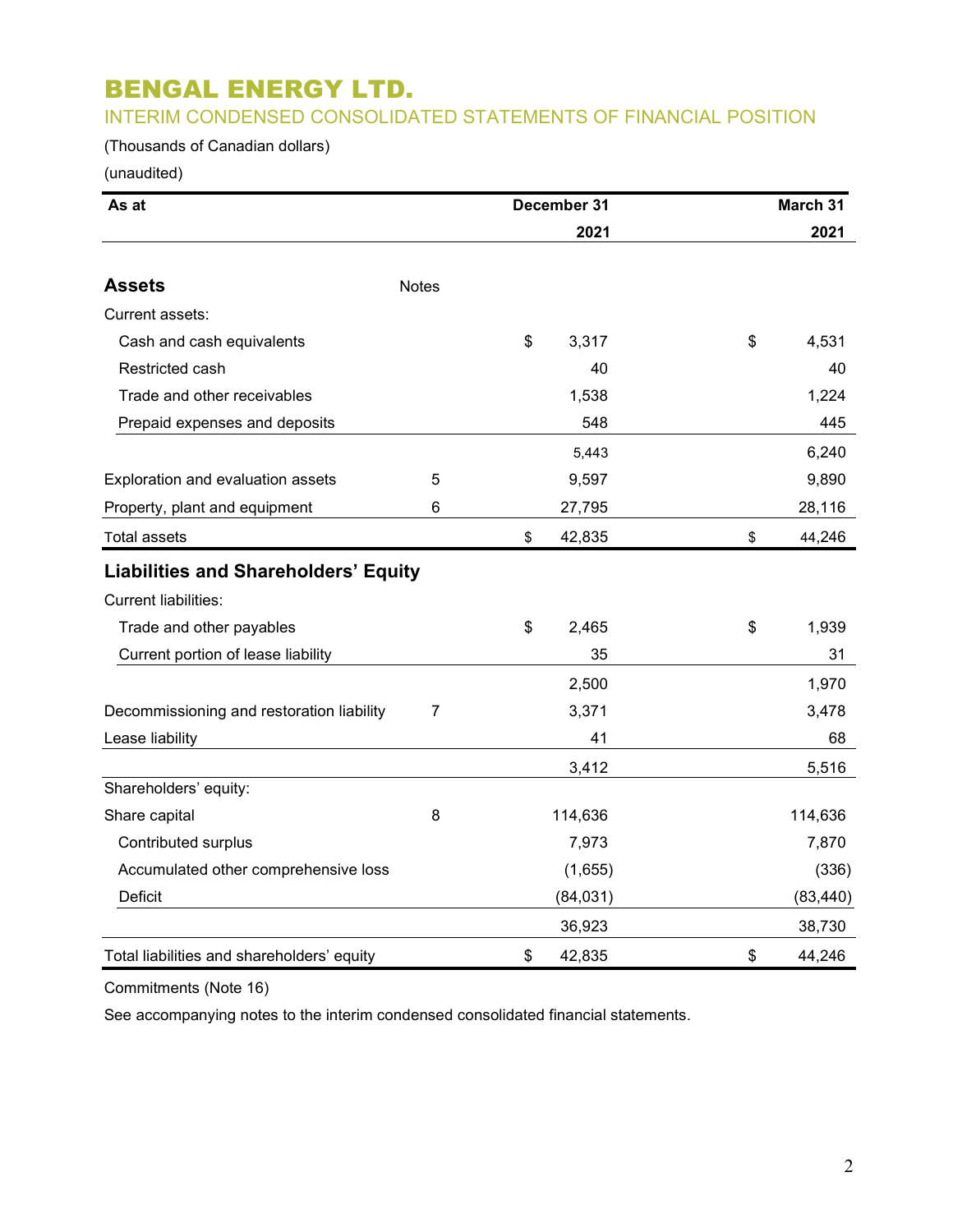# INTERIM CONDENSED CONSOLIDATED STATEMENTS OF INCOME (LOSS) AND COMPREHENSIVE INCOME (LOSS)

(Thousands of Canadian dollars, except per share amounts)

### (unaudited)

|                                                                      |              |                   |         | Three months ended<br>December 31 |          |    |          | Nine months ended<br>December 31 |
|----------------------------------------------------------------------|--------------|-------------------|---------|-----------------------------------|----------|----|----------|----------------------------------|
|                                                                      |              |                   | 2021    |                                   | 2020     |    | 2021     | 2020                             |
|                                                                      | <b>Notes</b> |                   |         |                                   |          |    |          |                                  |
| Revenue                                                              |              |                   |         |                                   |          |    |          |                                  |
| Oil sales                                                            | 10           | $\boldsymbol{\$}$ | 1,845   | \$                                | 1,274    | \$ | 5,276    | \$<br>3,633                      |
| Royalties                                                            |              |                   | (111)   |                                   | (76)     |    | (317)    | (218)                            |
|                                                                      |              |                   | 1,734   |                                   | 1,198    |    | 4,959    | 3,415                            |
| Realized gain on financial<br>instruments                            | 13           |                   |         |                                   | 227      |    |          | 1,033                            |
| Unrealized loss on financial                                         |              |                   |         |                                   |          |    |          |                                  |
| instruments                                                          | 13           |                   |         |                                   | (285)    |    |          | (1, 539)                         |
|                                                                      |              |                   | 1,734   |                                   | 1,140    |    | 4,959    | 2,909                            |
| <b>Expenses</b>                                                      |              |                   |         |                                   |          |    |          |                                  |
| General and administrative                                           |              |                   | 708     |                                   | 452      |    | 1,760    | 1,491                            |
| Operating                                                            |              |                   | 645     |                                   | 601      |    | 2,275    | 2,364                            |
| Depletion and depreciation                                           | 6            |                   | 263     |                                   | 328      |    | 816      | 1,032                            |
| Impairment                                                           | 5            |                   | 568     |                                   |          |    | 568      |                                  |
| Share-based compensation                                             |              |                   | 36      |                                   | 1        |    | 98       | 6                                |
| Foreign exchange (gain) loss                                         |              |                   | (1)     |                                   | (1, 143) |    | 1        | (3, 540)                         |
|                                                                      |              |                   | 2,219   |                                   | 239      |    | 5,518    | 1,353                            |
| Other (income) expense                                               |              |                   |         |                                   |          |    |          |                                  |
| Other                                                                |              |                   |         |                                   |          |    |          | (99)                             |
| Finance expense                                                      | 12           |                   | 9       |                                   | 231      |    | 32       | 767                              |
| Net (loss) income                                                    |              |                   | (494)   |                                   | 670      |    | (591)    | 888                              |
| Exchange differences on translation<br>of foreign operations         |              |                   | 208     |                                   | 563      |    | (1, 319) | 2,199                            |
| Comprehensive (loss) income                                          |              | \$                | (286)   | \$                                | 1,233    | \$ | (1, 910) | \$<br>3,087                      |
|                                                                      |              |                   |         |                                   |          |    |          |                                  |
| Income (loss) per share -<br>basic & diluted                         | 11           | \$                | (0.00)  | \$                                | 0.01     |    | (0.00)   | \$<br>0.01                       |
| Weighted average shares<br>outstanding (000s) - basic<br>and diluted | 11           |                   | 432,987 |                                   | 102,267  |    | 432,987  | 102,267                          |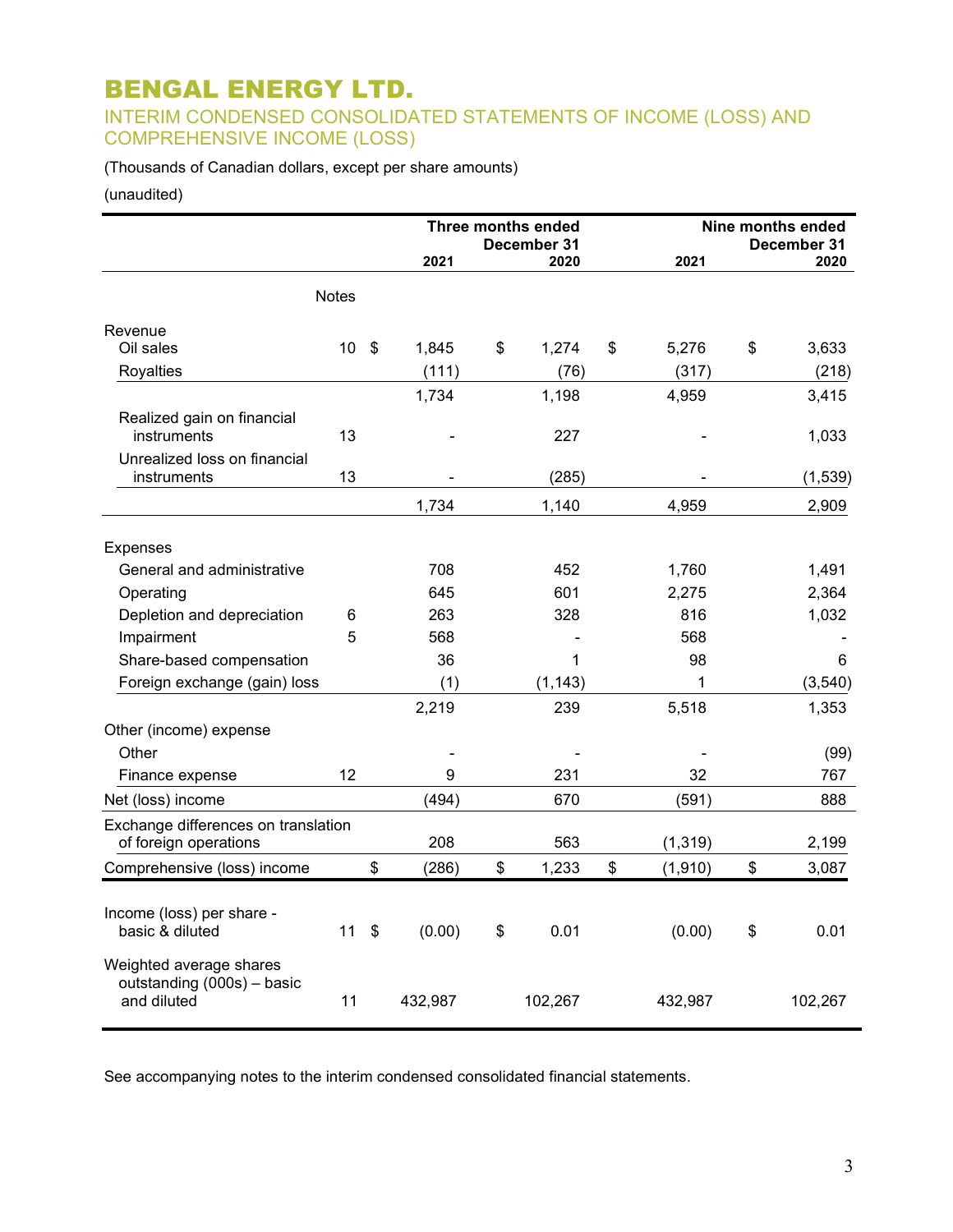# INTERIM CONDENSED CONSOLIDATED STATEMENTS OF CHANGES IN SHAREHOLDERS' EQUITY

## (Thousands of Canadian dollars)

(unaudited)

| For the nine months ended December 31                  | 2021          | 2020         |
|--------------------------------------------------------|---------------|--------------|
| <b>Share capital</b>                                   |               |              |
| Balance at beginning and end of period                 | 114,636<br>\$ | \$<br>98,100 |
| <b>Contributed surplus</b>                             |               |              |
| Balance at beginning of period                         | 7,870         | 7,861        |
| Share-based compensation - expensed                    | 98            | 6            |
| Share-based compensation - capitalized                 | 5             |              |
| Balance at end of period                               | 7,973         | 7,867        |
| Accumulated other comprehensive (loss) income          |               |              |
| Balance at beginning of period                         | (336)         | (1,651)      |
| Exchange differences translation of foreign operations | (1, 319)      | 2,199        |
| Balance at end of period                               | (1,655)       | 548          |
| <b>Deficit</b>                                         |               |              |
| Balance at beginning of period                         | (83, 440)     | (87, 368)    |
| Net (loss) income                                      | (591)         | 888          |
| Balance at end of period                               | (84, 031)     | (86, 480)    |
| Total shareholders' equity                             | 36,923<br>\$  | \$<br>20,035 |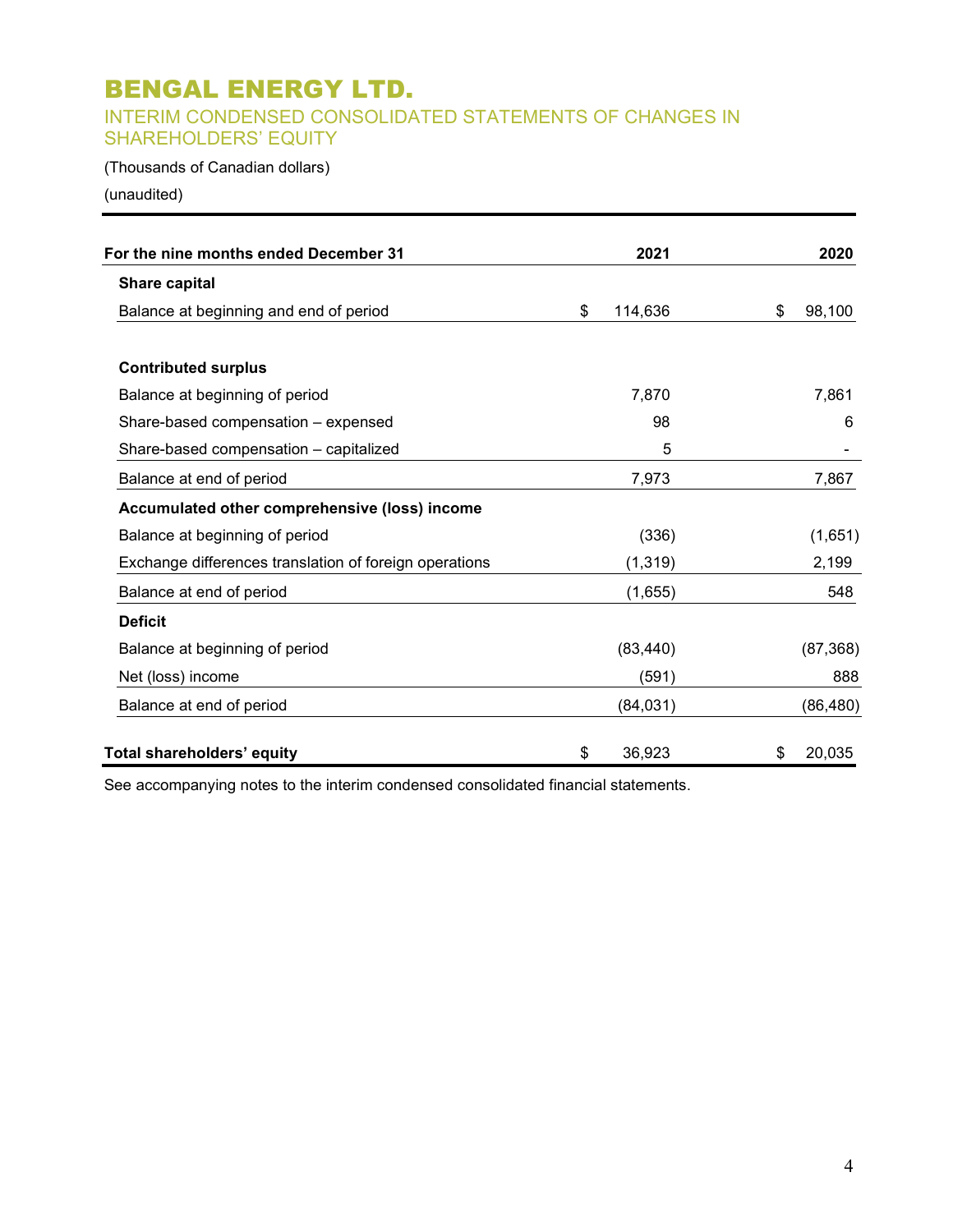# INTERIM CONDENSED CONSOLIDATED STATEMENTS OF CASH FLOWS

# (Thousands of Canadian dollars)

# (unaudited)

|                                                                 |              |         | Three months ended<br>December 31 |             | Nine months ended<br>December 31 |
|-----------------------------------------------------------------|--------------|---------|-----------------------------------|-------------|----------------------------------|
|                                                                 |              | 2021    | 2020                              | 2021        | 2020                             |
|                                                                 | <b>Notes</b> |         |                                   |             |                                  |
| Operating activities:                                           |              |         |                                   |             |                                  |
| Net (loss) income                                               | \$           | (494)   | \$<br>670                         | \$<br>(591) | \$<br>888                        |
| Add (deduct) non-cash items                                     |              |         |                                   |             |                                  |
| Depletion and amortization                                      |              | 263     | 328                               | 816         | 1,032                            |
| Accretion on decommissioning<br>and restoration liability       |              | 7       | 5                                 | 23          | 14                               |
| Accretion on credit facility                                    |              |         | 57                                |             | 180                              |
| Share-based compensation                                        |              | 36      | 1                                 | 98          | 6                                |
| Interest on lease liability                                     |              | 2       | $\overline{2}$                    | 4           | 8                                |
| Impairment                                                      |              | 568     |                                   | 568         |                                  |
| Unrealized loss on financial<br>Instruments                     |              |         | 285                               |             | 1,539                            |
| Unrealized foreign exchange gain                                |              | (1)     | (1, 218)                          | (1)         | (3,814)                          |
| Funds from (used in) operations                                 |              | 381     | 130                               | 917         | (147)                            |
| Change in non-cash working capital                              | 15           | 226     | (68)                              | (519)       | 378                              |
| Net cash from operating activities                              |              | 607     | 62                                | 398         | 231                              |
| Investing activities:                                           |              |         |                                   |             |                                  |
| Exploration and evaluation<br>expenditures                      | 5            | (633)   |                                   | (643)       |                                  |
| Petroleum and natural gas<br>property expenditures              | 6            | (759)   | (498)                             | (1, 535)    | (721)                            |
| Change in restricted cash<br>Change in non-cash working capital | 15           | 348     | 283                               | 606         | 100<br>252                       |
| Net cash used in investing activities                           |              | (1,044) | (215)                             | (1, 572)    | (369)                            |
| Financing activities:                                           |              |         |                                   |             |                                  |
| Lease payments                                                  |              | (9)     | (15)                              | (27)        | (44)                             |
| Change in non-cash working capital                              | 15           |         |                                   |             | (4)                              |
| Net cash used in financing activities                           |              | (9)     | (15)                              | (27)        | (48)                             |
| Net decrease in                                                 |              |         |                                   |             |                                  |
| cash and cash equivalents                                       |              | (446)   | (168)                             | (1, 201)    | (186)                            |
| Cash and cash equivalents,<br>beginning of period               |              | 3,758   | 1,055                             | 4,531       | 998                              |
| Impact of foreign exchange on<br>cash and cash equivalents      |              | 5       | 21                                | (13)        | 96                               |
| Cash and cash equivalents,<br>end of period                     | \$           | 3,317   | \$<br>908                         | \$<br>3,317 | \$<br>908                        |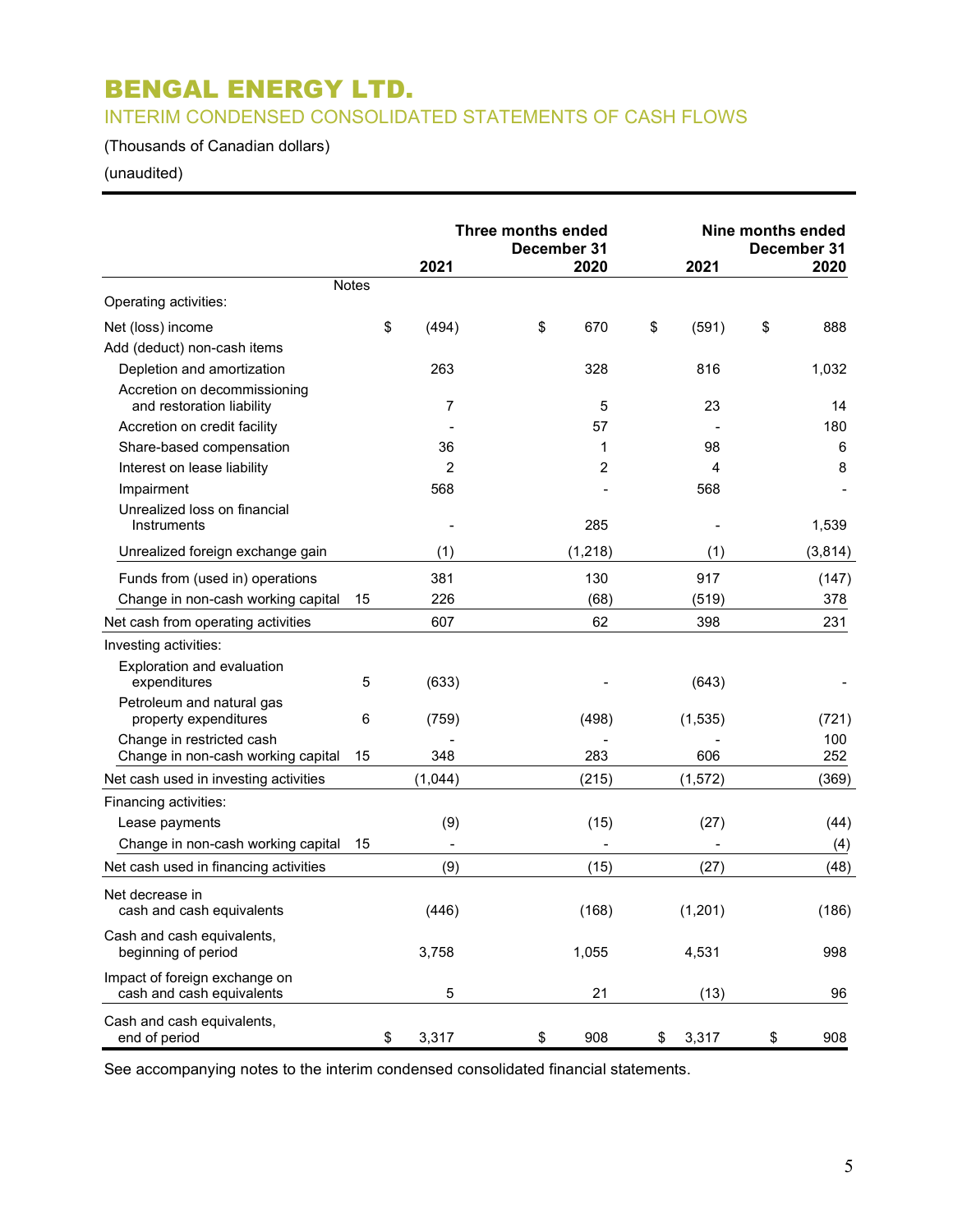## NOTES TO INTERIM CONDENSED CONSOLIDATED FINANCIAL STATEMENTS

### Three and nine months ended December 31, 2021 and 2020

(Tabular amounts are stated in thousands of Canadian dollars except share and per share amounts) (unaudited)

### 1. REPORTING ENTITY

Bengal Energy Ltd. (the "Company" or "Bengal") is incorporated under the laws of the Province of Alberta and is involved in the exploration, development and production of oil and gas reserves in Australia. The interim condensed consolidated financial statements (the "financial statements") of the Company for the three and nine months ended December 31, 2021, and 2020 are comprised of the Company and its wholly owned subsidiaries including Bengal Energy Australia (Pty) Ltd. and Bengal Energy International Inc., which are incorporated in Australia and Canada respectively. The Company conducts many of its activities jointly with others; these financial statements reflect only the Company's proportionate interest in such activities.

The Company has its registered office at 2400,  $525 - 8<sup>th</sup>$  Avenue SW, Calgary, Alberta T2P 1G1 and its head and principal office at 1110, 715 - 5<sup>th</sup> Ave SW, Calgary, Alberta T2P 2X6.

## 2. BASIS OF PREPARATION

These financial statements have been prepared in accordance with International Accounting Standard ("IAS") 34, "Interim Financial Reporting". These interim condensed consolidated financial statements do not include all of the information required for full annual financial statements.

These financial statements were approved and authorized for issuance by the Board of Directors on February 9, 2022.

These financial statements have been prepared on a historical cost basis, except for commodity contracts as discussed in Note 13.

The Company's presentation currency is Canadian dollars. The functional currency of the Canadian parent entity is Canadian dollars; the functional currency of the Australian subsidiary is Australian dollars.

## 3. SUMMARY OF SIGNIFICANT ACCOUNTING POLICIES

The accounting policies used are consistent with those of the previous financial year as described in Note 3 of the Company's consolidated financial statements for the year ended March 31, 2021.

### 4. MANAGEMENT JUDGMENTS AND ESTIMATES

The timely preparation of the financial statements requires management to make judgments, estimates and assumptions that affect the application of accounting policies and reported amounts of assets and liabilities and income and expenses. Accordingly, actual results may differ from these estimates. Estimates and underlying assumptions are reviewed on an ongoing basis. Revisions to accounting estimates are recognized in the period in which the estimates are revised and in any future periods affected. Significant estimates and judgments made by management in the preparation of these financial statements are out-lined below.

In March 2020, the World Health Organization declared a global pandemic related to COVID-19. As a result of the global pandemic, in addition to numerous other factors, global commodity prices have experienced abnormal volatility over the past 24 months. While commodity prices have rebounded during the past year, uncertainties remain with regards to future pricing. Governments worldwide, including those in Canada and Australia, have enacted emergency measures to combat the spread of the virus. These measures, which include the implementation of travel bans, self-imposed quarantine periods and social distancing, have caused material disruption to businesses globally resulting in economic instability. Governments and central banks have reacted with significant monetary and fiscal interventions designed to stabilize economic conditions; however, the success of these interventions is not currently determinable.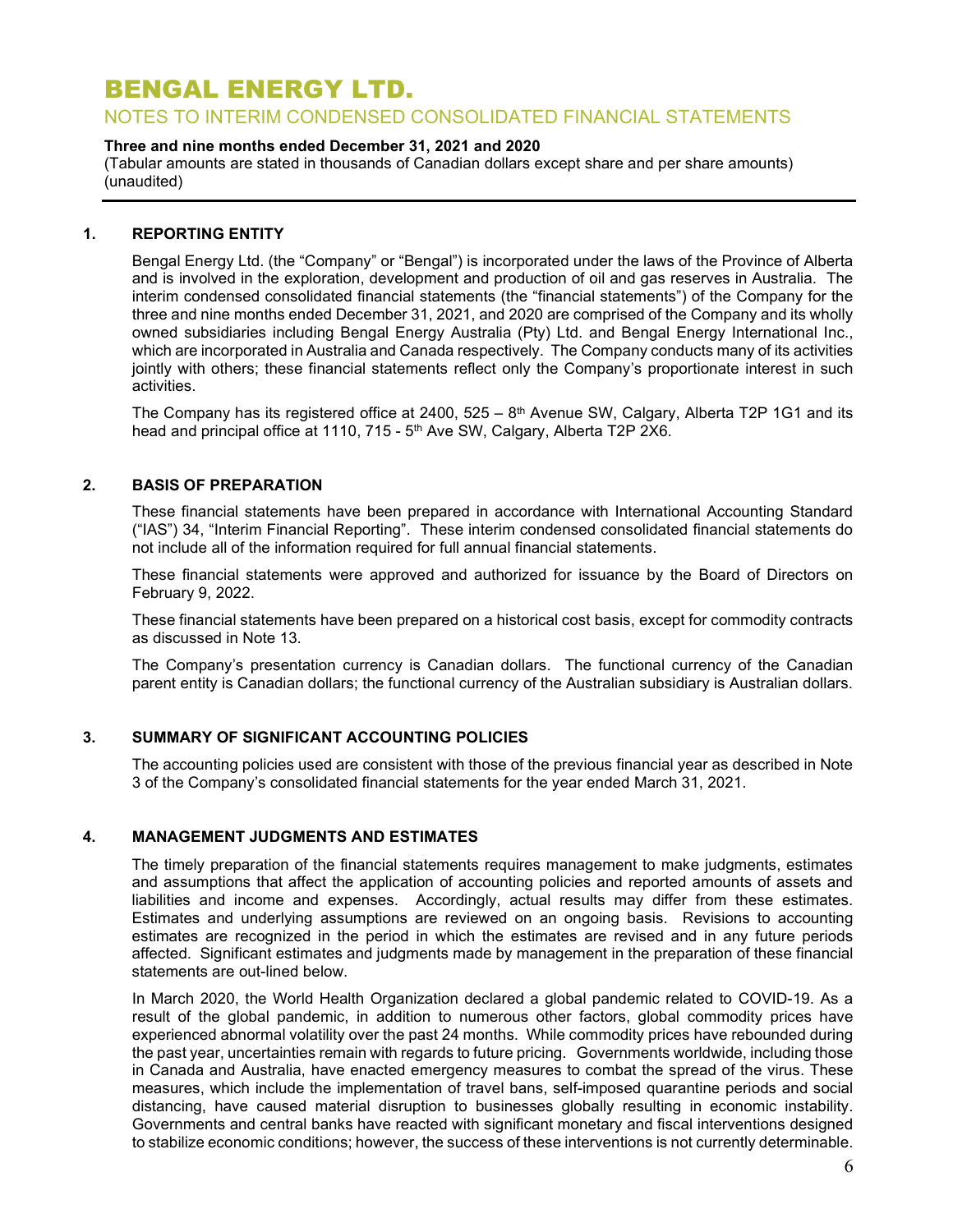The potential for challenging economic conditions may have significant adverse impacts on the Company, including material declines in revenue and cash flows, and related impacts to working capital levels which may also have a direct impact on the Company's operating results and financial position. These and other factors may adversely affect the Company's liquidity and the Company's ability to generate income and cash flows to meet the Company's current and future obligations. The situation is dynamic and the ultimate duration and magnitude of the impact on the economy and the financial effect on the Company is not known at this time.

A full list of the critical judgments in applying accounting policies and key sources of estimation uncertainty can be found in the Company's consolidated financial statements for the year ended March 31, 2021. Estimates and judgements made by management in the preparation of the financial statements are increasingly difficult and subject to a higher degree of measurement uncertainty during this volatile period.

## 5. EXPLORATION AND EVALUATION ASSETS ("E&E ASSETS")

| (\$000s)                             |       |
|--------------------------------------|-------|
| Balance, April 1, 2020               | 9,930 |
| Additions                            | 61    |
| Exchange adjustments                 | 899   |
| Balance, March 31, 2021              | 9,890 |
| Additions                            | 643   |
| Impairment                           | (568) |
| Capitalized share-based compensation |       |
| Exchange adjustments                 | (369) |
| Balance, December 31, 2021           | 9,597 |

A summary of E&E assets is shown in the table below:

| $($ \$000s $)$                                              |       |
|-------------------------------------------------------------|-------|
| ATP 732P - Tookoonooka                                      | 5.224 |
| PL 303 - Barta Block Cuisinier (controlling permit ATP 752) | 2,683 |
| ATP 934 – Barrolka                                          | 1,983 |
| Balance, March 31, 2021                                     | 9,890 |

### (\$000s)

| ATP 732P – Tookoonooka                                      | 5.103 |
|-------------------------------------------------------------|-------|
| PL 303 – Barta Block Cuisinier (controlling permit ATP 752) | 2.583 |
| ATP 934 – Barrolka                                          | 1.911 |
| Balance, December 31, 2021                                  | 9.597 |

Exploration and evaluation assets consist of the Company's exploration projects in Australia, which are pending the determination of proved or probable reserves. Costs primarily consist of acquisition costs, geological & geophysical work, seismic and drilling, and completion costs until the drilling of wells is complete and the results have been evaluated.

During the quarter, the Company recorded \$0.6 million of impairment associated with uneconomic drilling results in the ATP 752 Barta Block.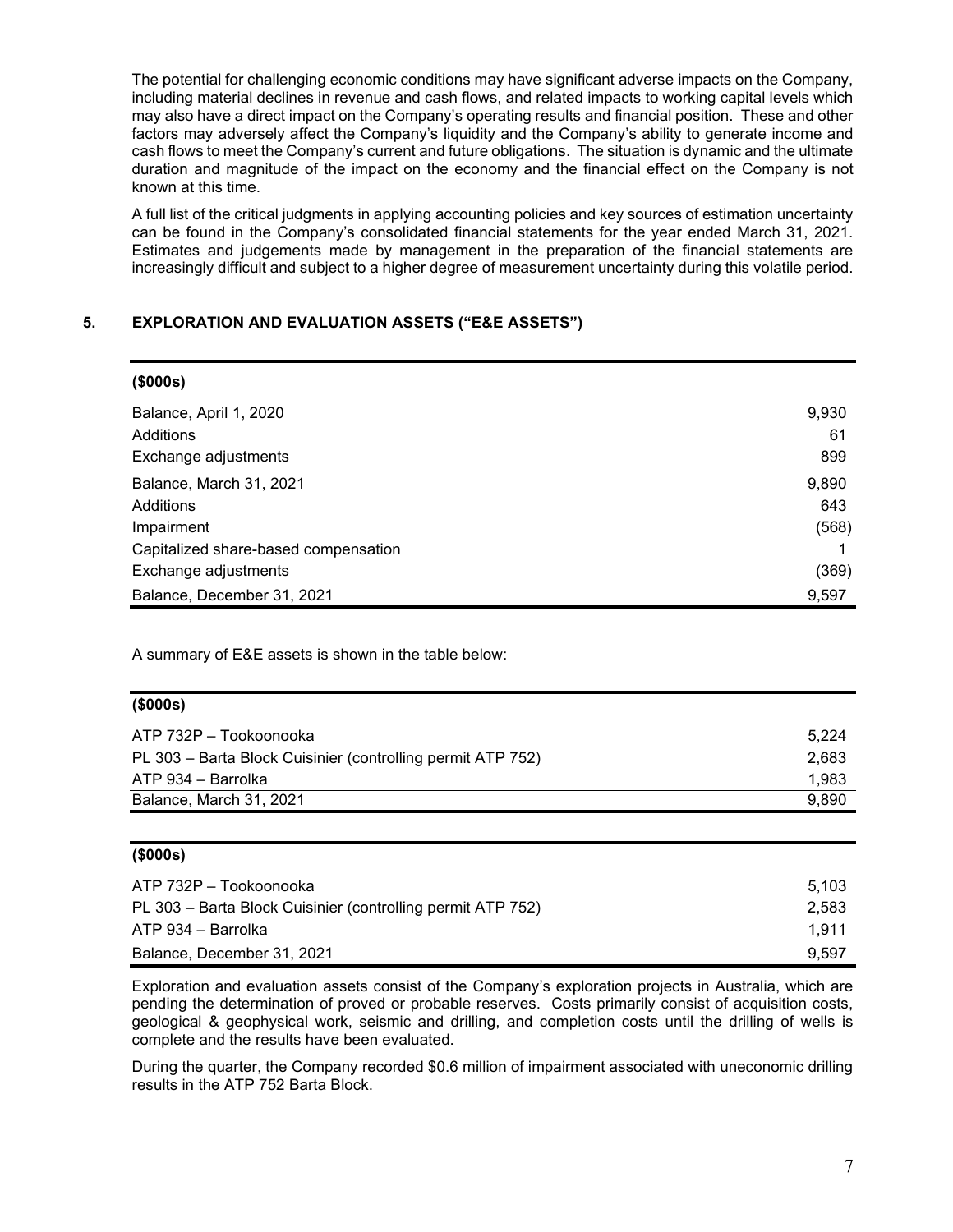|                                      | <b>Petroleum and</b><br>natural gas properties | <b>Other</b><br>assets | <b>Right-of-use</b><br>assets | <b>Total</b> |
|--------------------------------------|------------------------------------------------|------------------------|-------------------------------|--------------|
| Cost:                                |                                                |                        |                               |              |
| Balance, April 1, 2020               | 43,822                                         | 344                    | 219                           | 44,385       |
| Additions                            | 1,535                                          |                        |                               | 1,535        |
| <b>Disposals</b>                     |                                                |                        | (76)                          | (76)         |
| Change in decommissioning and        |                                                |                        |                               |              |
| restoration liability                | (623)                                          |                        |                               | (623)        |
| Exchange adjustments                 | 6,388                                          |                        |                               | 6,388        |
| Balance, March 31, 2021              | 50,780                                         | 344                    | 143                           | 51,267       |
| Additions                            | 1,535                                          |                        |                               | 1,535        |
| Capitalized share-based compensation | 4                                              |                        |                               | 4            |
| Exchange adjustments                 | (2,621)                                        |                        |                               | (2,621)      |
| Balance, December 31, 2021           | 49,695                                         | 344                    | 143                           | 50,182       |

#### (\$000s)

## (\$000s)

|                                                               | <b>Petroleum and</b><br>natural gas properties | <b>Other</b><br>assets | <b>Right-of-use</b><br>assets | Total   |
|---------------------------------------------------------------|------------------------------------------------|------------------------|-------------------------------|---------|
| Accumulated depletion, depreciation<br>and impairment losses: |                                                |                        |                               |         |
| Balance, April 1, 2020                                        | 17,727                                         | 319                    | 47                            | 18,093  |
| Depletion and depreciation                                    | 1,285                                          | 6                      | 42                            | 1,333   |
| Disposals                                                     |                                                |                        | (28)                          | (28)    |
| Exchange adjustments                                          | 3,753                                          |                        | -                             | 3,753   |
| Balance, March 31, 2021                                       | 22,765                                         | 325                    | 61                            | 23,151  |
| Depletion and depreciation                                    | 791                                            | 3                      | 22                            | 816     |
| Exchange adjustments                                          | (1,580)                                        |                        | $\overline{\phantom{a}}$      | (1,580) |
| Balance, December 31, 2021                                    | 21,976                                         | 328                    | 83                            | 22,387  |
| (\$000s)                                                      |                                                |                        |                               |         |
| Net carrying amount:                                          |                                                |                        |                               |         |
| At March 31, 2021                                             | 28,015                                         | 19                     | 82                            | 28,116  |
| At December 31, 2021                                          | 27,719                                         | 16                     | 60                            | 27,795  |

At December 31, 2021, there were no indicators of impairment or impairment reversal. As a result, no impairment or impairment reversal testing was conducted.

During the nine months ended December 31, 2021, the Company capitalized \$0.1 million of general and administrative expense (2020 - \$nil).

The calculation of depletion for the three and nine months ended December 31, 2021, included \$60.9 million for estimated future development costs associated with proved and probable reserves in Australia (March 31, 2021 - \$60.9 million).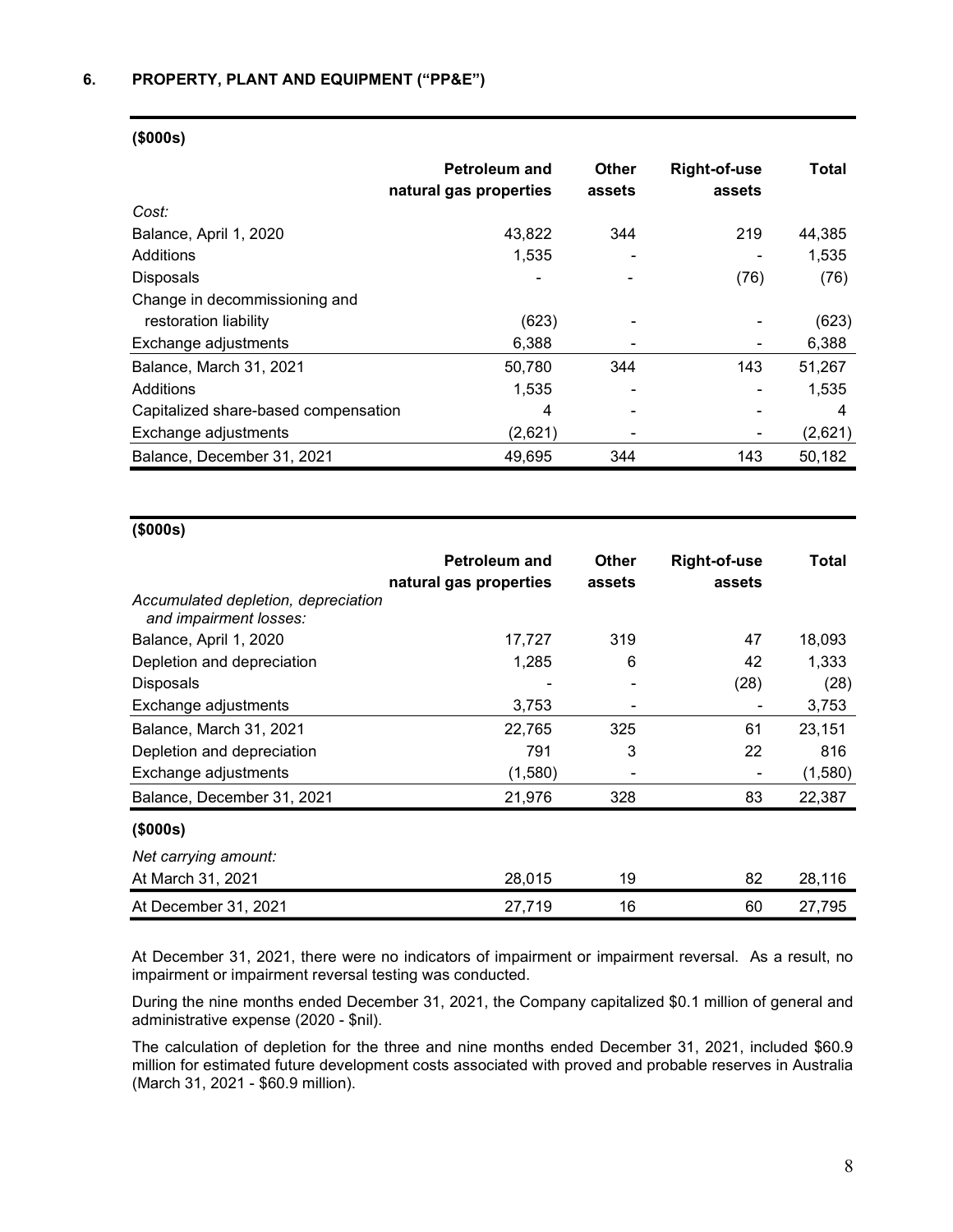### 7. DECOMMISSIONING AND RESTORATION LIABILITY

Changes to decommissioning and restoration obligations were as follows:

| \$000s)                    |       |
|----------------------------|-------|
| Balance, April 1, 2020     | 3,690 |
| Change in estimate         | (623) |
| Accretion                  | 19    |
| Exchange adjustments       | 392   |
| Balance, March 31, 2021    | 3,478 |
| Accretion                  | 23    |
| Exchange adjustments       | (130) |
| Balance, December 31, 2021 | 3,371 |

The Company's decommissioning liabilities result from ownership interests in petroleum and natural gas properties. The Company estimates the total inflation-adjusted undiscounted amount of cash flows required to settle its decommissioning and restoration costs at December 31, 2021 is approximately \$4.0 million (March 31, 2021 - \$4.1 million) which will be incurred between 2023 and 2057. An inflation factor of 1.1% (March 31, 2021 – 1.1%) and a risk-free discount rate of 1.74% (March 31, 2021 – 1.74%) have been applied to the decommissioning liability at December 31, 2021.

## 8. SHARE CAPITAL

### Authorized:

Unlimited number of common shares with no par value.

Unlimited number of preferred shares, of which none have been issued.

## Issued:

The following provides a continuity of share capital:

| (\$000s)                                        |                         |         |
|-------------------------------------------------|-------------------------|---------|
|                                                 | Number of common shares | Amount  |
| Balance at March 31, 2021 and December 31, 2021 | 432.986.694             | 114.636 |

## 9. SHARE-BASED COMPENSATION

The Company has a share option plan for directors, officers and employees of the Company whereby share options representing up to 10% of the issued and outstanding common shares can be granted by the Board of Directors. Share options are granted for a term of up to five years and vest one-third after the first year and one-third on each of the next two anniversary dates. The exercise price of each option equals the market price of the Company's common shares on the date of grant.

Stock options granted under the plan can be exercised on a cashless basis, whereby the recipient receives a lesser amount of shares in lieu of paying the exercise price based on the deemed market price of the shares on the exercise date, and withholding taxes if the recipient elects so.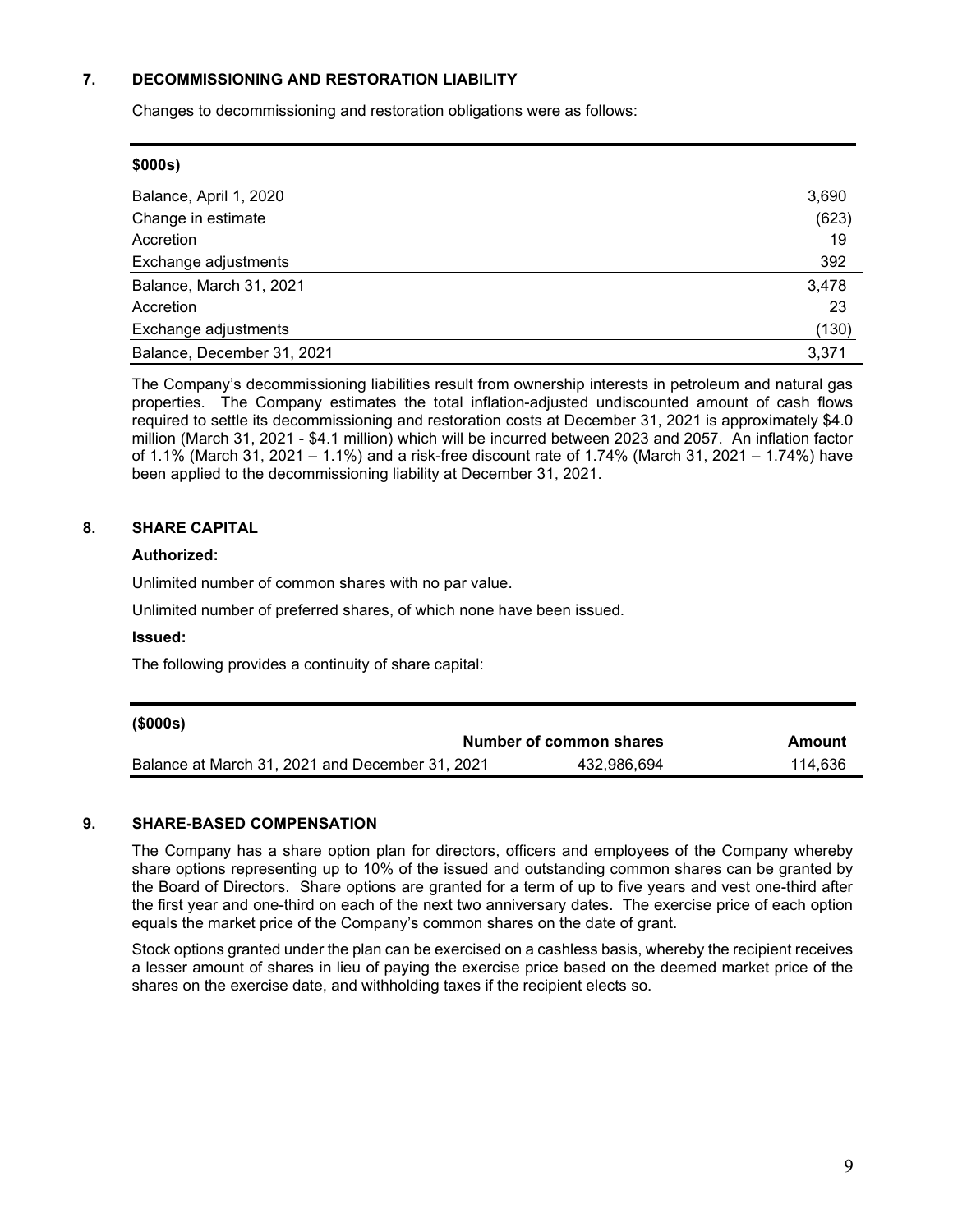A summary of stock option activity is presented below:

|                                | <b>Options</b> | <b>Weighted average</b><br>exercise price |
|--------------------------------|----------------|-------------------------------------------|
| Balance, March 31, 2021        | 13,716,667     | 0.08                                      |
| Expired                        | (641, 667)     | 0.10                                      |
| Forfeited                      | (1,500,000)    | 0.08                                      |
| Granted                        | 1,050,000      | 0.09                                      |
| Balance, December 31, 2021     | 12,625,000     | 0.08                                      |
| Exercisable, December 31, 2021 | 1,735,000      | 0.10                                      |

The fair value of the options granted during fiscal 2022 was estimated on the date of grant using the Black-Scholes option-pricing model with the following weighted average assumptions and resulting values:

| Assumptions:                                   |        |
|------------------------------------------------|--------|
| Risk-free interest rate (%)                    | 1.50   |
| Expected life (years)                          |        |
| Expected volatility $(\%)^{(1)}$               | 119    |
| Estimated forfeiture rate (%)                  | 20     |
| Weighted average fair value of options granted | \$0.07 |
| Weighted average share price on date of grant  | \$0.09 |
| $\lambda$                                      |        |

(1) Expected volatility is estimated by considering historic, average share price volatility.

The fair value of the 1,050,000 stock options granted during Q3 fiscal 2022 was approximately \$78,000.

### 10. REVENUE

Revenue from the sales of crude oil is based on the consideration specified in the Crude Oil Sales and Purchase Agreement ("COSP Agreement") with the joint venture operator. The Company recognizes revenue when it transfers control of the product to the joint venture operator, which is generally at the time the joint venture operator obtains legal title of the crude oil and when it is physically delivered to the pipeline at an estimated transaction price based on average US Brent price and is adjusted for quality and other factors specified in the COSP Agreement once the product is shipped to the end customer and lifted.

The transaction price as prescribed in the COSP Agreement is a variable price based on the benchmark US Brent commodity price index, and may be adjusted for quality, location, delivery method or other factors depending on the agreed upon terms of the contract. The amount of revenue recorded can vary depending on the grade, quality and quantity of crude oil transferred to the joint venture operator. The COSP Agreement has an initial term to March 31, 2022. At the date of this report, the Company has received no official notices regarding expected COSP terms after March 31, 2022 resulting in additional uncertainty with regards to future tolls and tariffs. Along with other producers, Bengal has pre-emptively initiated discussions with the COSP joint venture seeking to limit the extent of any cost increase and is currently also evaluating alternative transportation and marketing options." Revenues are typically collected 60 days following delivery to Port Bonython.

### 11. PER SHARE AMOUNTS

Income (loss) per share is calculated based on net income (loss) and the weighted-average number of common shares outstanding.

| (\$000s except per share amounts)         | Three months ended<br>December 31 |      |       | Nine months ended<br>December 31 |
|-------------------------------------------|-----------------------------------|------|-------|----------------------------------|
|                                           | 2021                              | 2020 | 2021  | 2020                             |
| Net (loss) income for the period (\$000s) | (494)                             | 670  | (591) | 888                              |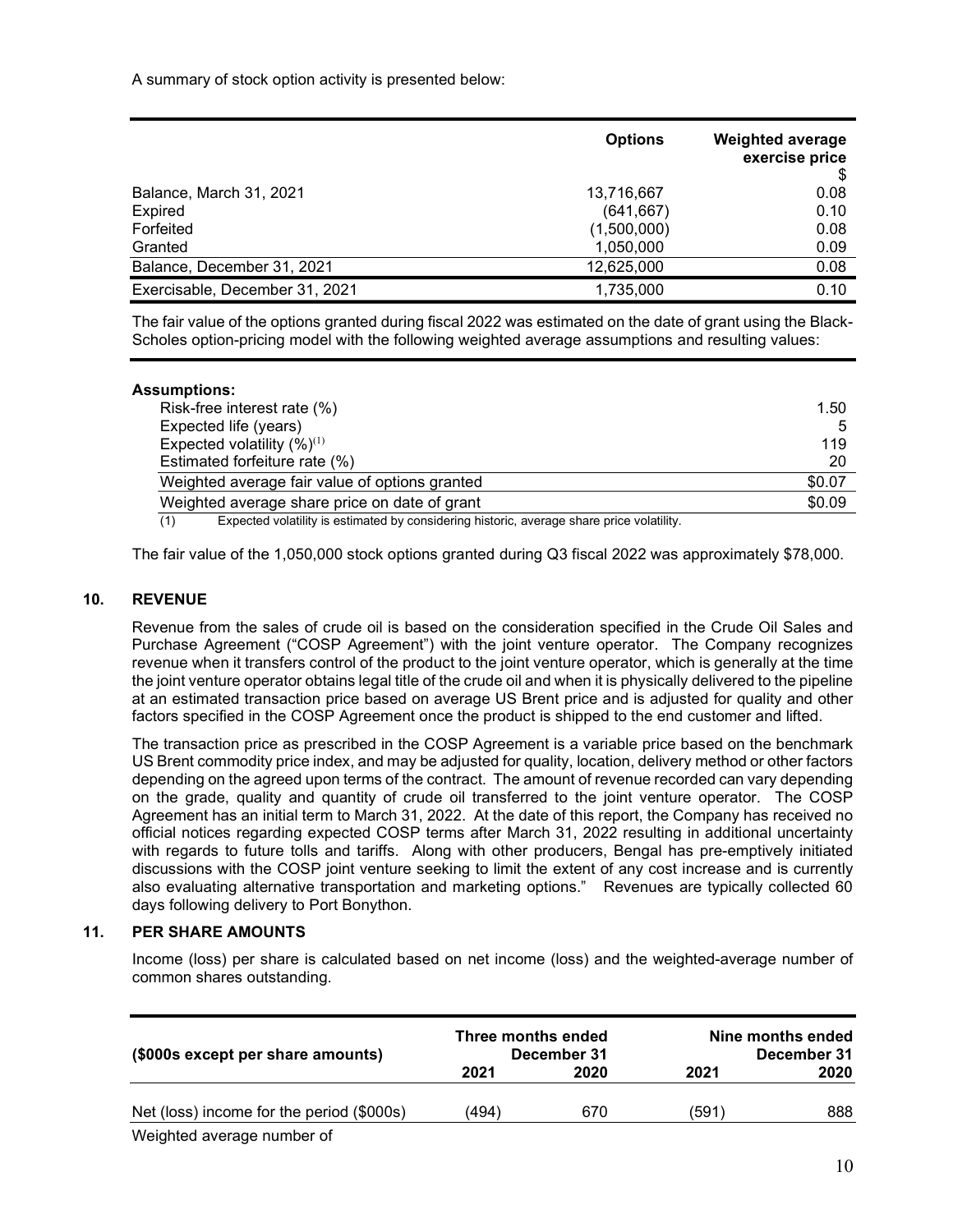| common shares - basic                     |         |         |         |         |
|-------------------------------------------|---------|---------|---------|---------|
| and diluted                               | 432.987 | 102.267 | 432.987 | 102.267 |
| Basic and diluted (loss) income per share | (0.00)  | 0.00    | (0.00)  | 0.01    |
|                                           |         |         |         |         |

For the three and nine months ended December 31, 2021, there were 12,625,000 options outstanding of which 12,625,000 (2020 – 2,460,000) were considered anti-dilutive.

## 12. FINANCE EXPENSE

| (\$000s)                     | Three months ended | December 31 |      | Nine months ended<br>December 31 |
|------------------------------|--------------------|-------------|------|----------------------------------|
|                              | 2021               | 2020        | 2021 | 2020                             |
| Accretion on decommissioning |                    |             |      |                                  |
| and restoration liability    |                    | 5           | 23   | 14                               |
| Interest on lease liability  |                    |             |      | 8                                |
| Interest on credit facility  |                    | 224         |      | 745                              |
| Interest – other             |                    |             | 5    |                                  |
|                              |                    | 231         | 32   | 767                              |

### 13. FINANCIAL RISK MANAGEMENT

The Company has exposure to credit, liquidity, and market risk from its use of financial instruments. This note presents information about the Company's exposure to these risks, the Company's objectives and policies and processes for measuring and managing risk.

The Board of Directors has overall responsibility for identifying the principal risks of the Company and ensuring the policies and procedures are in place to appropriately manage these risks. Bengal's management identifies, analyzes and monitors risks and considers the implication of the market condition in relation to the Company's activities.

### (a) Credit risk

Credit risk is the risk of financial loss to the Company if a customer or counterparty to a financial instrument fails to meet its contractual obligations and arises principally from Bengal's cash calls paid to joint venture partners and receivables from petroleum and natural gas marketers. As at December 31, 2021, Bengal's receivables include \$1.5 million (March 31, 2021 - \$1.2 million) from joint venture partners, of which \$0.6 million has been collected subsequent to December 31, 2021.

Bengal has a COSP Agreement with a purchaser and has not experienced any collection problems to date.

Cash calls paid to Bengal's Australian joint venture partners are held in trust accounts by the partner until spent. Bengal attempts to mitigate the risk from joint venture receivables by approving significant spending by partners prior to expenditure and only paying the cash call shortly before the funds are to be spent.

The Company had no accounts considered past due at December 31, 2021 (March 31, 2021 - \$nil). Past due is considered greater than 90 days outstanding.

The carrying amount of accounts receivable and cash and cash equivalents represents the maximum credit exposure. Bengal establishes an allowance for doubtful accounts as determined by management based on their assessment of collection. Bengal does not have an allowance for doubtful accounts as at December 31, 2021 (March 31, 2021 – \$nil) and did not provide for any doubtful accounts, nor was it required to write-off any receivables during the nine months ended December 31, 2021.

Cash and cash equivalents, when held, consist of cash bank balances and guaranteed investment certificates redeemable at any time. Bengal manages the credit exposure related to guaranteed investments by selecting counterparties based on credit ratings and monitors all investments to ensure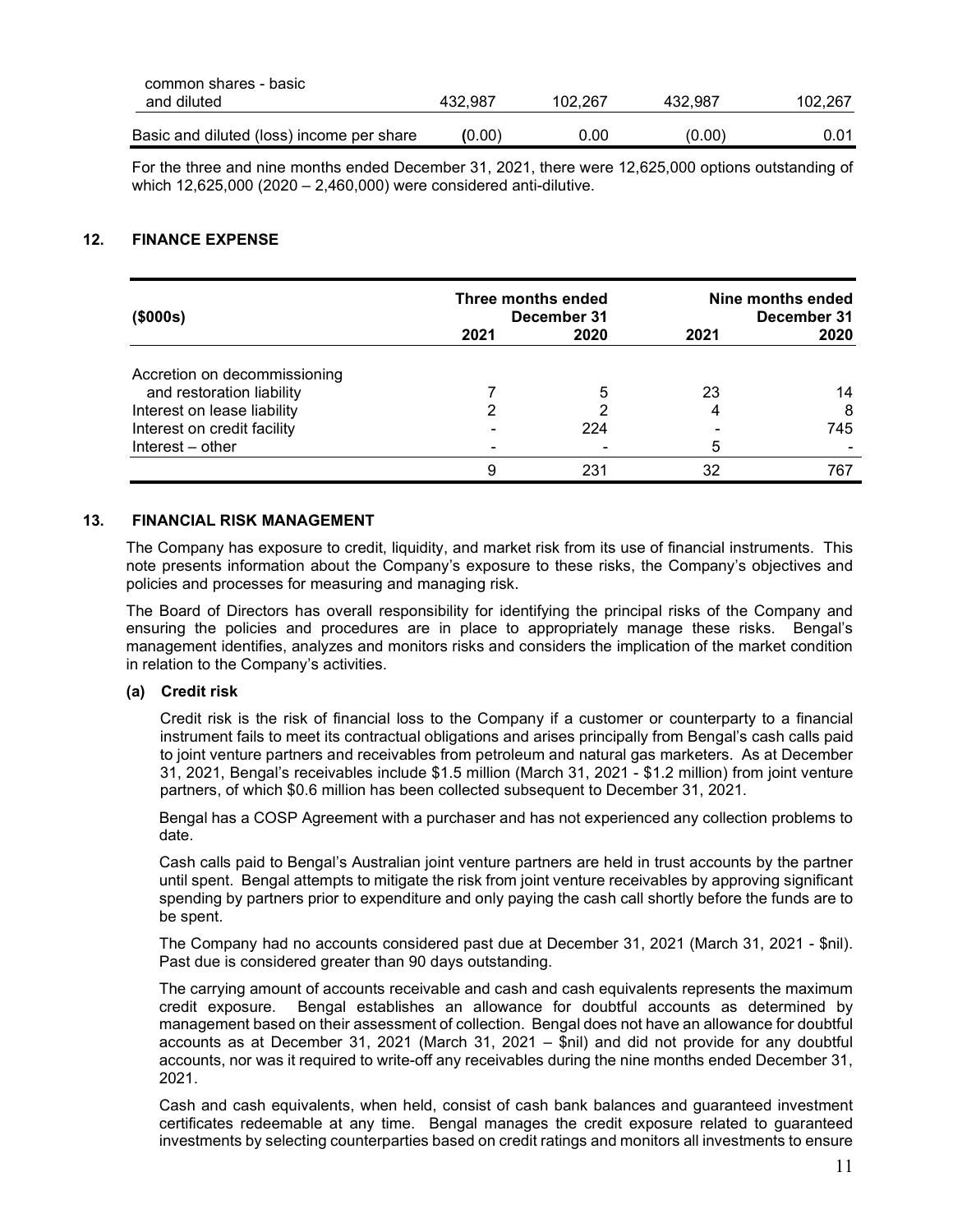a stable return, avoiding complex investment vehicles with higher risk such as asset-backed commercial paper.

### (b) Liquidity risk

Liquidity risk is the risk that the Company will not be able to meet its financial obligations, including work commitments, as they are due. Bengal prepares an annual budget and updates forecasts for operating, financing and investing activities on an ongoing basis to ensure it will have sufficient liquidity to meet its liabilities when due.

Bengal's financial liabilities consist of trade and other payables and lease liability and amounted to \$2.5 million at December 31, 2021 (March 31, 2021 - \$2.0 million).

At December 31, 2021, the Company had working capital of \$2.9 million, including cash and shortterm deposits of \$3.3 million and restricted cash of \$0.04 million, compared to working capital of \$4.3 million at March 31, 2021.

The Company has adequate working capital and anticipates sufficient cash flow to maintain operations and meet near term capital expenditures. The Company may advance its growth initiatives by accessing external sources of capital if attractive financing alternatives, either debt or equity, become available and are appropriate.

The majority of the Company's oil sales are benchmarked on US Brent prices. The Company incurs most of its expenditures in Australian dollars whereas the Company generates most of its revenues in US dollars. The Company is acting with its joint venture partners to reduce discretionary spending and focus capital towards lower risk projects with near-term cash flow upside.

### (c) Market risk

Market risk is the risk that the fair value of future cash flows of a financial instrument will fluctuate because of changes in market prices. Market risk comprises three types of risk: foreign currency risk, commodity price risk and interest rate risk. The Company is exposed to market risks resulting from fluctuations in foreign exchange rates, commodity prices and interest rates in the normal course of operations. A variety of derivative instruments may be used to reduce exposure to these risks.

### Foreign Currency Risk

Foreign currency risk is the risk that the fair value of future cash flows will fluctuate as a result of changes in foreign exchange rates. Bengal receives US dollars for Australian oil sales and incurs expenditures in Australian and Canadian currencies. The Company may enter into derivative foreign currency contracts in order to manage foreign currency risk but has not done so to date.

The table below shows the Company's exposure in Canadian dollar equivalent to foreign currencies for its financial instruments at December 31, 2021:

| (\$000s)                     |       |          |       |          |
|------------------------------|-------|----------|-------|----------|
|                              | CAD\$ | AUS\$    | US\$  | Total    |
| Cash and short-term deposits | 2,569 | 47       | 701   | 3,317    |
| Restricted cash              | 40    |          |       | 40       |
| Trade and other receivables  |       | 37       | 1,494 | 1,538    |
| Trade and other payables     | (154) | (2, 311) |       | (2, 465) |
| Lease liability              | (76)  |          |       | (76)     |
|                              | 2,386 | (2,227)  | 2,195 | 2,354    |

| Exchange rates as at Dec 31: | 2021 | 2020 |
|------------------------------|------|------|
| Number of CAD\$ for 1 AUS\$  | 0.92 | 0.98 |
| Number of CAD\$ for 1 US\$   | 1.27 | 1.27 |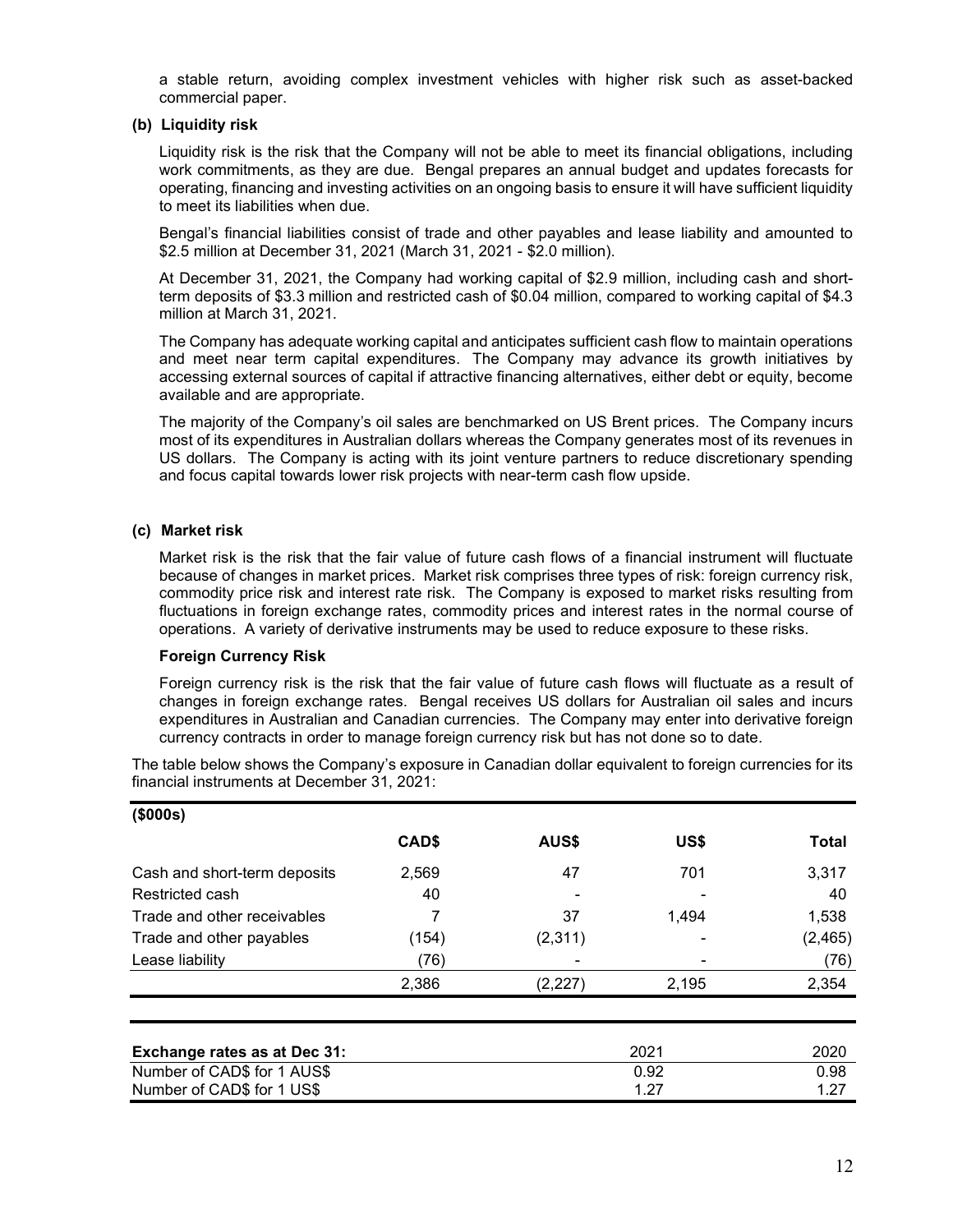#### Commodity Price Risk

Commodity price risk is the risk that the fair value of future cash flows will fluctuate as a result of a change in commodity prices. Commodity prices for petroleum and natural gas are impacted by not only the relationship between the Canadian and United States dollar, as outlined above, but also world economic events that dictate the levels of supply and demand. Australian oil prices are based on the US Brent reference price, which currently trades at a premium to WTI.

During the nine months ended December 31, 2020, the Company recorded a realized gain of \$1.0 million and an unrealized loss of \$1.5 million on its derivative contracts. At March 31, 2021 and December 31, 2021, the Company had no derivative contracts outstanding.

### Interest Rate Risk

Interest rate risk is the risk that future cash flows will fluctuate as a result of changes in market interest rates. The Company is not exposed to interest rate risk on its cash and cash equivalents at December 31, 2021 as the funds are not invested in interest-bearing instruments. The Company had no interest rate derivatives at December 31, 2021.

### 14. CAPITAL MANAGEMENT

The Company's policy is to maintain a strong capital base for the objectives of maintaining financial flexibility which will allow it to execute on its capital investment program, provide creditor and market confidence and to sustain future development of the business. The February 2021 recapitalization transaction materially realigned the Company's capital structure by eliminating all outstanding debt while adding \$4.0 million of working capital. This provides additional financial and capital flexibility further to the Company's strategy described above. The Company's working capital position is \$2.9 million at December 31, 2021.

The Company manages its capital structure and makes adjustments by continually monitoring its business conditions, including: changes in economic conditions, the risk profile of its drilling inventory, the efficiencies of past investments, the efficiencies of forecasted investments and the timing of such investments, the forecasted cash balances, the forecasted commodity prices and resulting cash flow.

In order to maintain or adjust the capital structure, the Company may from time-to-time issue shares (if available on reasonable terms), issue debt instruments, sell assets, farm out properties and adjust its capital spending to manage current and projected cash levels. There can be no assurance that equity financing will be available or sufficient to meet capital commitments, or for other corporate purposes, or if equity financing is available, that it will be on terms acceptable to the Company.

### 15. SUPPLEMENTAL CASH FLOW INFORMATION

#### (\$000s)

### Change in non-cash working capital items

|                                            | Three months ended<br>December 31 |      | Nine months ended<br>December 31 |       |
|--------------------------------------------|-----------------------------------|------|----------------------------------|-------|
|                                            | 2021                              | 2020 | 2021                             | 2020  |
| Trade and other receivables                | 78)                               | 162  | (314)                            | 385   |
| Prepaid expenses and deposits              | 88                                | (87) | (103)                            | (185) |
| Trade and other payables                   | 742                               | 132  | 526                              | (348) |
| Effect of change in foreign exchange rates | (29)                              | 8    | (22)                             | 78    |
|                                            | 574                               | 215  | 87                               | 626   |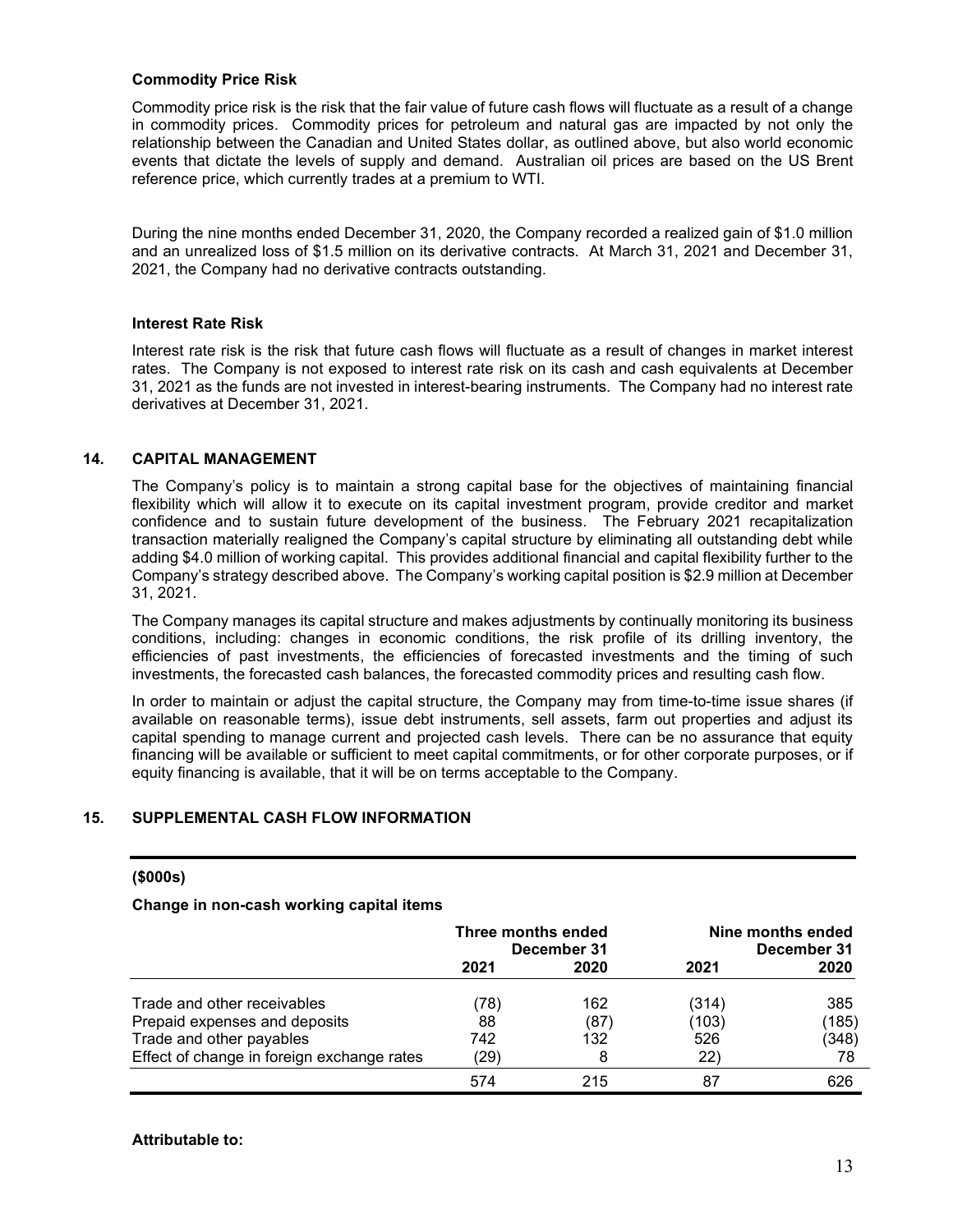| Operating | 226                      | (68)                     | (519)                    | 378 |
|-----------|--------------------------|--------------------------|--------------------------|-----|
| Investing | 348                      | 283                      | 606                      | 252 |
| Financing | $\overline{\phantom{0}}$ | $\overline{\phantom{0}}$ | $\overline{\phantom{0}}$ | (4) |
|           | 574                      | 215                      | 87                       | 626 |

The following represents the cash interest paid and received in each period:

| (\$000s)                        |                    |             |      |                   |
|---------------------------------|--------------------|-------------|------|-------------------|
| Cash interest paid and received |                    |             |      |                   |
|                                 | Three months ended |             |      | Nine months ended |
|                                 |                    | December 31 |      | December 31       |
|                                 | 2021               | 2020        | 2021 | 2020              |
|                                 |                    |             |      |                   |
| Cash interest paid              | 5                  | 175         | 5    | 577               |

## 16. COMMITMENTS

The Queensland Government regulatory authority granted the Company Authority to Prospect 934 ("ATP 934") under a revised work program on March 1, 2015. In Q4 fiscal 2018, the Company consolidated its ownership of ATP 934 and now holds a 100% operating interest in this permit. The purchase consideration was AUS\$0.3 million cash and potential future cash payments of up to AUS\$1.0 million, which is made up of a AUS\$0.2 million on certification by an independent competent person appointed by Bengal Energy (Australia) Pty Ltd. of not less than 25 billion cubic feet of proved reserves and AUS\$0.8 million due upon the delivery of the first shipments of gas to market. The work program consists of 260 km<sup>2</sup> of 3D seismic and up to three wells.

At December 31, 2021, the Company had the following capital work commitments:

| <b>Country and permit</b>             | Work program                                           |               | <b>Obligation period Estimated expenditure</b><br>ending (net) (millions CAD\$) (1) |
|---------------------------------------|--------------------------------------------------------|---------------|-------------------------------------------------------------------------------------|
| Onshore Australia -<br>ATP 934        | $260 \text{ km}^2 3D$ seismic and<br>up to three wells | February 2027 | $8.2^{(2)}$                                                                         |
| Onshore Australia -<br>ATP 732        | Geological and geophysical<br>studies                  | March 2023    | 0.1                                                                                 |
| Offshore Australia<br><b>AC/RL 10</b> | Geological and geophysical<br>studies                  | March 2023    | 0.1                                                                                 |

(1) Translated at December 31, 2021 at an exchange rate of AUS\$1.00 = CAD\$0.9220.

(2) During fiscal 2021, the Company received confirmation that the commitment on ATP 934 was reduced in exchange for a 50% relinquishment of the non-potential acreage of ATP 934 at the end of the first term expiry date of February 28, 2021.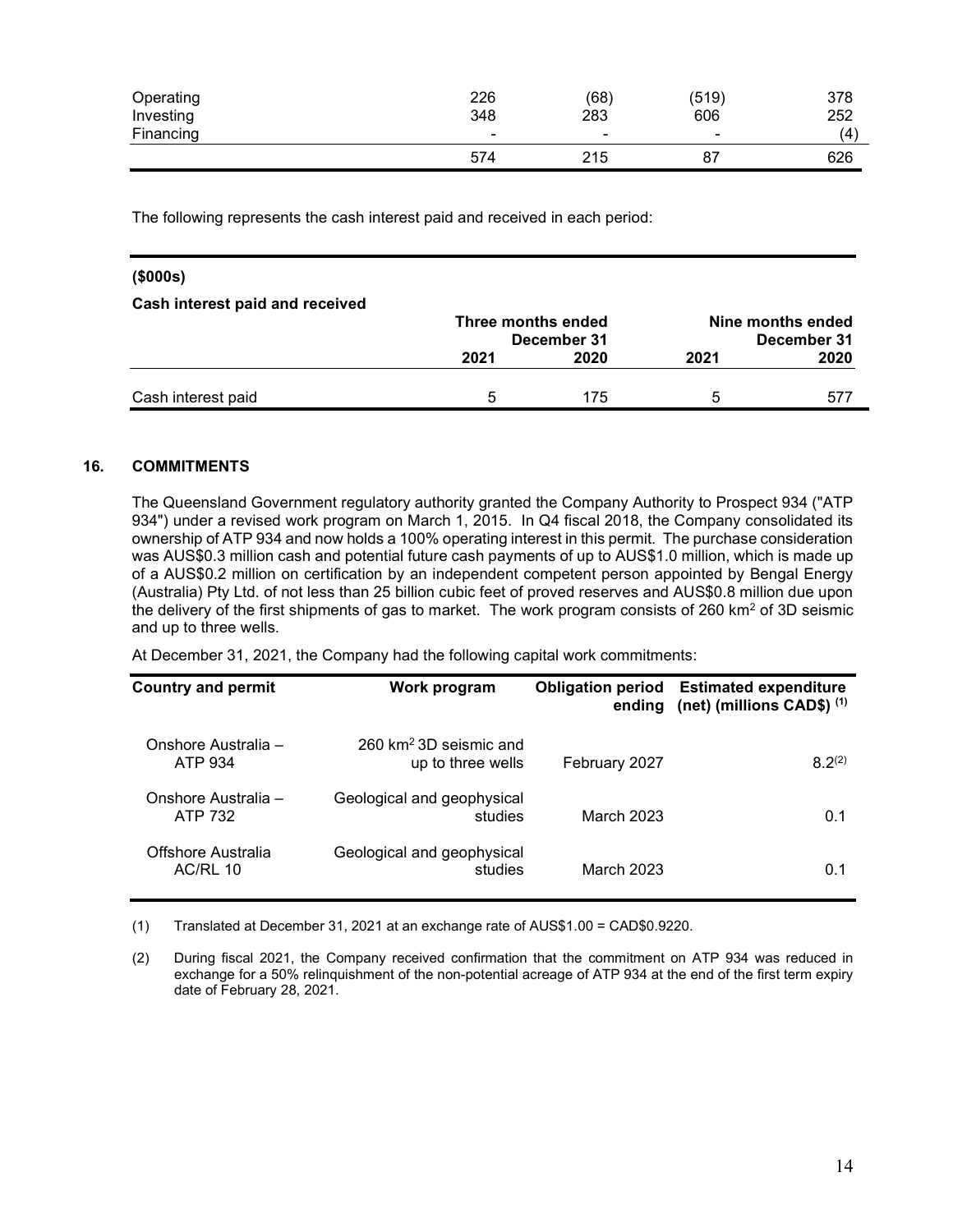At December 31, 2021, the contractual obligations for which the Company is responsible are as follows:

| (\$000s)                                                     |       |                     |                  |              |                  |
|--------------------------------------------------------------|-------|---------------------|------------------|--------------|------------------|
| <b>Contractual obligations</b><br>January 2022 to March 2057 | Total | Less than<br>1 year | $1 - 3$<br>vears | 4-5<br>years | After<br>5 years |
| Office lease                                                 | 232   | 101                 | 131              | ۰            |                  |
| Decommissioning and restoration                              | 3.371 | $\blacksquare$      | 715              | 58           | 2,598            |
|                                                              | 3,603 | 101                 | 846              | 58           | 2,598            |

## 17. SEGMENTED INFORMATION

As at December 31, 2021, the Company has two reportable operating segments, being the Australian oil and gas operations and corporate.

Revenue reported below represents revenue generated from external customers. There were no intersegment sales in any of the reported periods.

The accounting policies of the reportable segments are the same as the group's accounting policies. Segment profit represents the profit earned by each segment without allocation of directors' fees, finance costs and income tax expense. This is the measure reported to the chief operating decision maker for the purposes of resource allocation and assessment of segment performance.

### (\$000s)

### For the nine months ended December 31, 2021

|                                         | <b>Australia</b> | Corporate | Total |
|-----------------------------------------|------------------|-----------|-------|
| Revenue                                 | 5,276            |           | 5,276 |
| Interest expense                        | 5                | 4         |       |
| Depletion and depreciation              | 791              | 25        | 816   |
| Impairment                              | 568              |           | 568   |
| Net income (loss)                       | 153              | (744)     | (591) |
| Exploration and evaluation expenditures | 643              |           | 643   |
| Petroleum and natural gas property      |                  |           |       |
| expenditures                            | 1,535            |           | 1,535 |
| (\$000s)                                |                  |           |       |
| <b>December 31, 2021</b>                |                  |           |       |

| Exploration and evaluation assets    | 9.597  | $\blacksquare$           | 9.597  |
|--------------------------------------|--------|--------------------------|--------|
| Petroleum and natural gas properties | 27.719 | $\overline{\phantom{0}}$ | 27.719 |
| Total assets                         | 40.095 | 2.740                    | 42.835 |
| <b>Total liabilities</b>             | 5.682  | 230                      | 5.912  |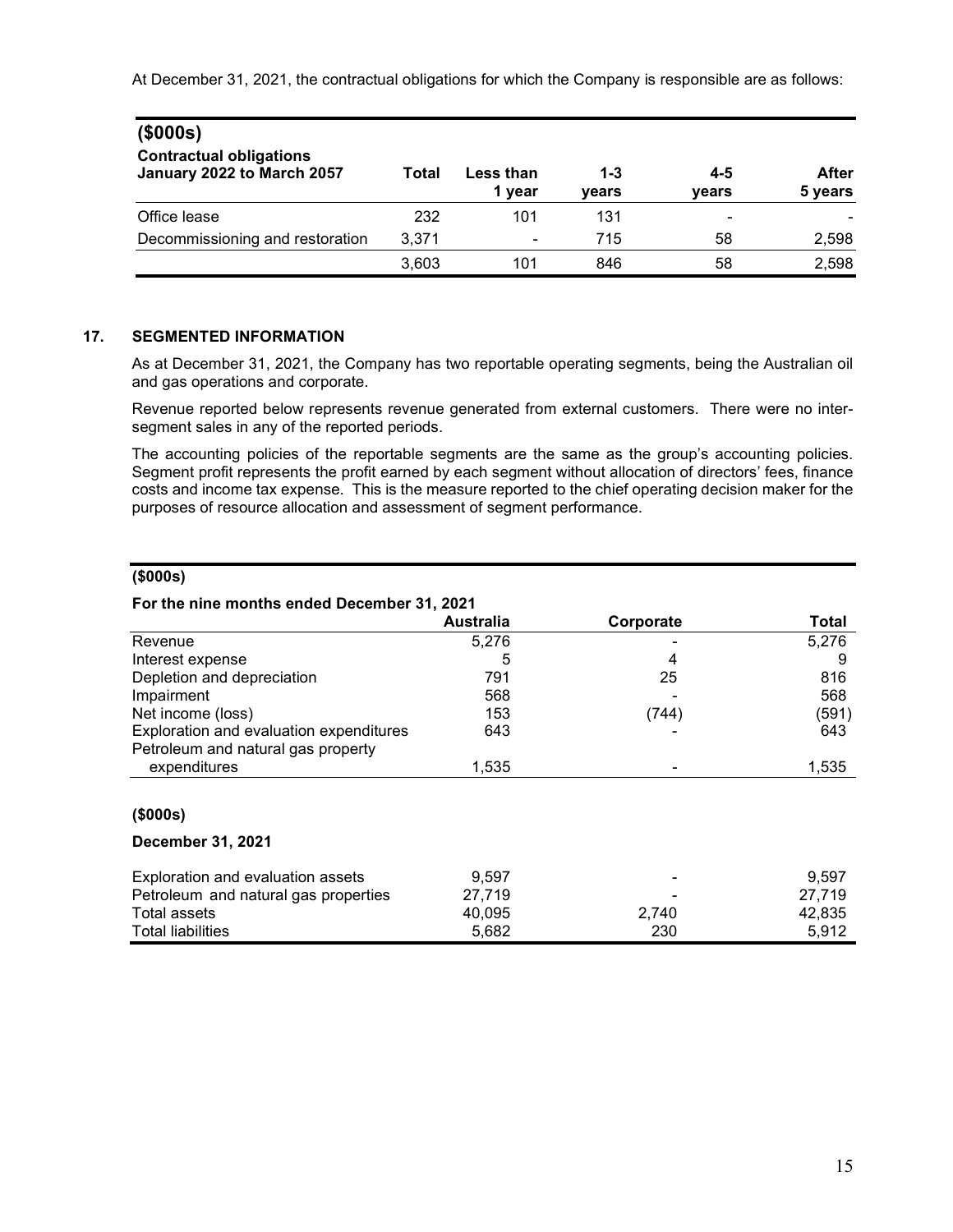## (\$000s)

## For the nine months ended December 31, 2020

|                                      | <b>Australia</b> | Corporate | <b>Total</b> |
|--------------------------------------|------------------|-----------|--------------|
| Revenue                              | 3,633            |           | 3,633        |
| Interest expense                     | 745              | 8         | 753          |
| Depletion and depreciation           | 992              | 40        | 1,032        |
| Impairment                           |                  |           |              |
| Net income (loss)                    | 1,318            | (430)     | 888          |
| Petroleum and natural gas property   |                  |           |              |
| expenditures                         | 721              |           | 721          |
|                                      |                  |           |              |
| (\$000s)                             |                  |           |              |
| <b>December 31, 2020</b>             |                  |           |              |
| Exploration and evaluation assets    | 10,080           |           | 10,080       |
| Petroleum and natural gas properties | 29,164           |           | 29,164       |
| <b>Total assets</b>                  | 41,517           | 397       | 41,914       |
| <b>Total liabilities</b>             | 21,586           | 293       | 21,879       |

# (\$000s)

# For the three months ended December 31, 2021

|                                         | <b>Australia</b> | Corporate | Total |
|-----------------------------------------|------------------|-----------|-------|
| Revenue                                 | 1,845            |           | 1,845 |
| Interest expense                        |                  |           |       |
| Depletion and depreciation              | 254              | 9         | 263   |
| Impairment                              | 568              |           | 568   |
| Net loss                                | (195)            | (299)     | (494) |
| Exploration and evaluation expenditures | 633              |           | 633   |
| Petroleum and natural gas property      |                  |           |       |
| expenditures                            | 759              | -         | 759   |

# (\$000s)

## For the three months ended December 31, 2020

|                                    | <b>Australia</b> | Corporate | Total |
|------------------------------------|------------------|-----------|-------|
| Revenue                            | 1,274            |           | 1,274 |
| Interest expense                   | 224              | 2         | 226   |
| Depletion and depreciation         | 314              | 14        | 328   |
| Impairment                         |                  |           |       |
| Net income (loss)                  | 740              | (70)      | 670   |
| Petroleum and natural gas property |                  |           |       |
| expenditures                       | 498              |           | 498   |